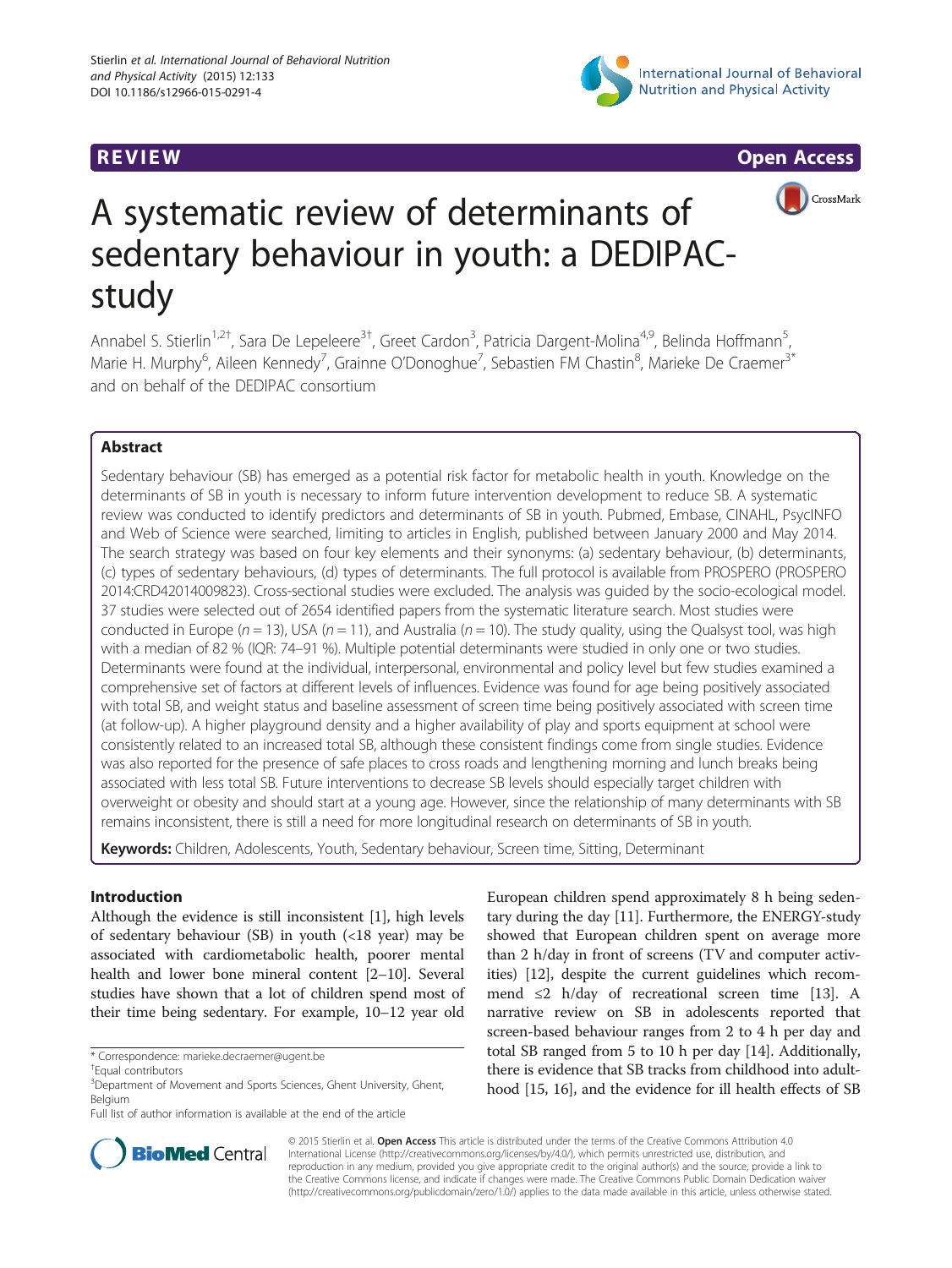among adults is strong [\[17\]](#page-17-0). This highlights the importance of youth as an important life stage for addressing SB.

Several interventions to decrease children's sedentary time have been carried out, but most effects were small [[18, 19\]](#page-17-0). Information on the association between specific determinants and SB, together with the modifiability of those determinants, could guide and inform future interventions targeting SB in youth. To structure the study of these determinants, the socio-ecological model can be used, which places the individual within an ecosystem [[17, 20](#page-17-0)]. Furthermore, the review by Uijtdewilligen et al. (2011), which investigated the determinants of physical activity and sedentary behaviour in young people (4–18 years old), found insufficient evidence for determinants of sedentary behaviour [\[21\]](#page-17-0). Additionally, to date there is no summary of available evidence about the determinants of SB in youth that spans the whole age range of 0 to 18 years based on this socio-ecological model. Therefore, the aim of this study is to systematically review the literature regarding potential determinants of SB in children under the age of 18 within a social-ecological perspective. This systematic review is one of three reviews (one in youth (<18 years old), one in adults (18–65 years old) and one in older adults (>65 years old)) performed as part of the DEDIPAC (DEterminants of DIet and Physical ACtivity) study [[22](#page-17-0)].

### Review

### Methods

A common protocol for the three DEDIPAC systematic literature reviews across the life course (youth, adults, older adults) was developed and is available from PROS-PERO (PROSPERO 2014:CRD42014009823).

# Search strategy

A systematic literature search was conducted in five electronic databases (Pubmed, Embase, CINAHL with full text, PsycINFO and Web of Science) to detect studies investigating determinants of SB in youth (<18 year old) published between January 2000 and May 2014.

The search strategy was based on four key elements (see Additional file [1\)](#page-16-0): (a) SB and its synonyms (e.g. sedentariness); (b) determinants and its synonyms (e.g. correlates, factors); (c) types of SB (e.g. TV viewing, gaming); and (d) possible determinants of SB (e.g. environmental, behavioural). Terms referring to these four elements were used as MESH-headings and title or abstract words in all databases. The initial search was performed by one researcher (GOD) familiar with the principles of systematic reviewing and searching bibliographic databases for this purpose. Details of the search strategy are shown in Additional file [1](#page-16-0). After running the search strategy in each database, duplicates were identified and removed. Two independent reviewers (AS and SDL) screened studies by title and abstract to determine their eligibility for inclusion. In case of disagreement, a third reviewer (AK) was asked to reach a decision. Full texts were divided equally and screened by one of two researchers (AS and SDL). In addition, other experts in this research area were contacted to identify additional relevant determinant studies (e.g. articles from the author group working on determinants of SB in adults which appeared to belong to the children's results) and backward reference tracking was undertaken for the included articles (MDC). Articles obtained this way were subjected to the same selection process as the articles found initially. Two authors (AS and SDL) extracted data independently and subsequently, three reviewers (AS, SDL and BH) undertook cross checking and harmonisation of extracted data. Discrepancies were resolved through discussion.

### Selection of studies

The literature search was limited to articles published in English. Reviews, editorials, commentaries, letters to the editor, personal views, conference papers, protocols, multi-component intervention studies, and studies focusing on patient groups, were excluded. Furthermore, studies with only cross-sectional analyses were excluded since they do only provide information on association, and not on prediction or causation [[23](#page-17-0)]. To be eligible for inclusion, studies had to meet the following criteria. Firstly, studies had to investigate at least one possible determinant of SB. Secondly, the mean age of the study sample at follow-up had to be lower than 18 years. Thirdly, studies were included if they assessed (1) total SB time, or (2) subdomains of SB such as time spent watching TV, screen time, homework, reading, etc. Studies using subjectively (e.g. questionnaire) and objectively (e.g. accelerometry) measured SB were included (cut off point for accelerometry determined SB: <100 counts per minute (CPM) [\[24](#page-17-0)]).

### Data extraction

A standardized template was used to extract data from the included studies using the following headings: general information, sample characteristics, study characteristics, outcome measures, determinants, statistical analysis, results and general findings/comments. The data extraction tool was based on the recommendations from 'the Centre for Reviews and Dissemination guidance handbook for undertaking systemic literature review in healthcare' [\[25\]](#page-17-0).

# Association and classification of determinants

When specific age groups were studied, youth was categorized as follows (1) toddlers and preschoolers (0–5 years old), (2) primary schoolchildren (6–12 years old), and (3) adolescents (13–17 years old). The determinants of SB were classified across four levels using the socialecological framework applied by Sallis et al. (2008) [\[20\]](#page-17-0) (i) individual (biological/genetic, psychological/behavioural);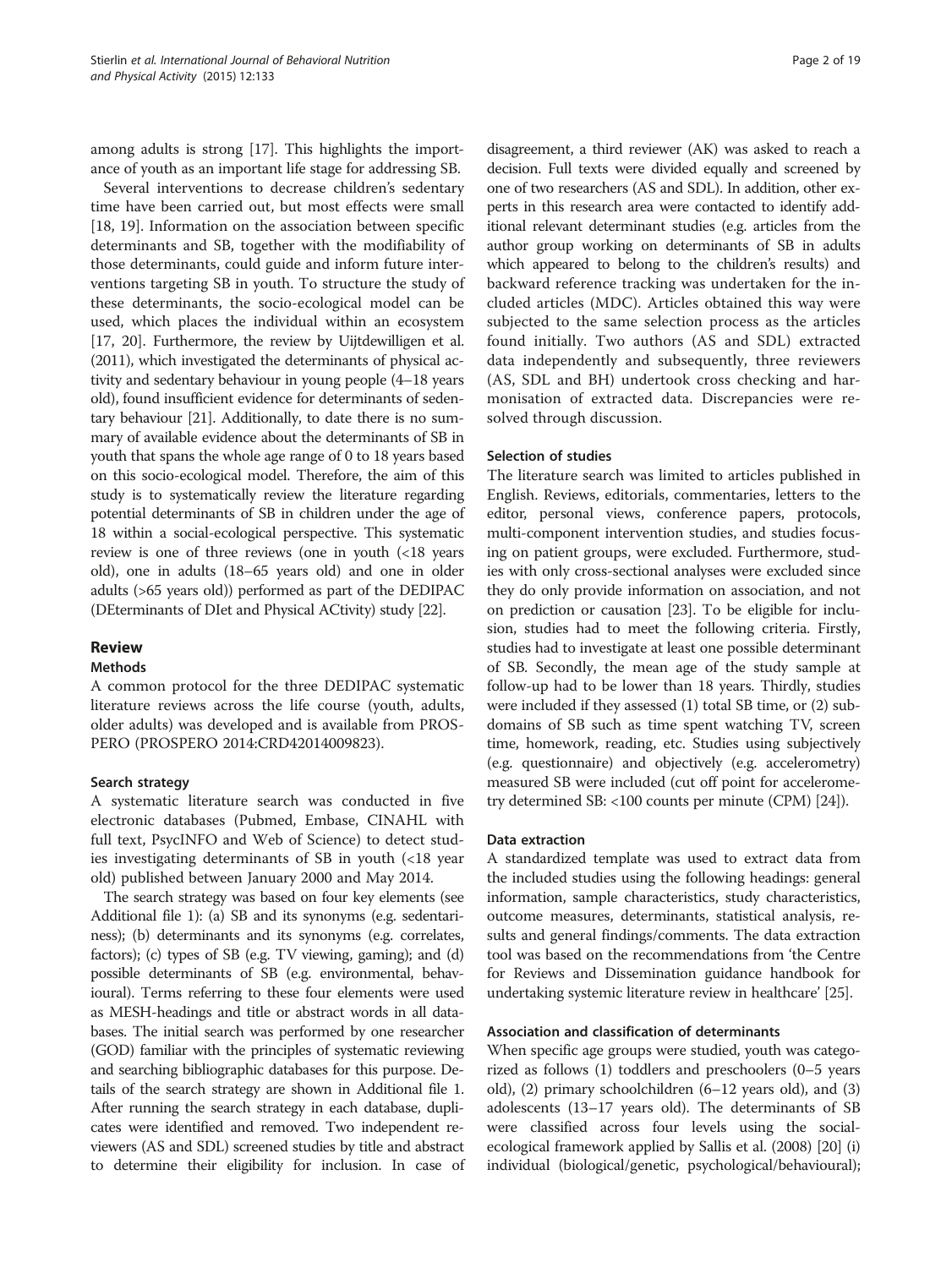(ii) interpersonal (social, cultural), (iii) environmental (micro, macro) and (iv) policy (industry, government).

To determine the consistency of association of each determinant with either total SB or screen time, the model used by Sallis et al. (2000) [\[26\]](#page-17-0), was applied (see Table 1). In this model, the consistency regarding the association of a determinant with SB is based on the percentage of reported findings that support the hypothesized association measured by the number of findings supporting the association divided by the total number of findings where the association was mentioned. The result was defined as 'no evidence' (coded with a '0') if the percentage of the findings supporting the association was between 0 and 33 %; as 'inconsistent evidence' (coded with a '?') if the percentage of the findings supporting the association was between 34 and 59 %; and as a 'consistent association' (coded with a '+' or '-') if the percentage of the findings supporting the hypothesized association was between 60 and 100 %. In addition, when four or more studies supported the association, the result was coded as '++' or '- -'; and when four or more studies failed to show an association, the result was coded as '00'.

### Risk of bias

To assess the risk of bias, the quality assessment tool 'QUALSYST' from the "Standard Quality Assessment Criteria for Evaluating Primary Research Papers from a Variety of Fields" (Alberta Heritage Foundation for Medical Research) was applied [\[27](#page-17-0)]. With this pragmatic tool, 14 items of each quantitative study, were scored on the study and outcome levels depending on the degree to which the specific criteria were met or reported ("yes" = 2, "partial" = 1, "no" = 0). Items not applicable to a particular study design were marked "n/a" and were excluded from the calculation of the summary score. A percentage was calculated for each paper by dividing the total sum score obtained across rated items by the total possible score (see Additional file [2](#page-16-0)). The quality of the included articles was assessed by two independent reviewers (AS and SDL). In case of disagreement, the two reviewers discussed quality scores until agreement was reached.

### Results

The database search resulted in the selection of 2323 articles. Furthermore, 327 extra articles were received

Table 1 Rules for classifying determinants regarding the association with SB (based on [[26\]](#page-17-0))

| Proportion of analyses<br>supporting the association (%) | Summary code Meaning of code |
|----------------------------------------------------------|------------------------------|
| $0 - 33$                                                 | No evidence                  |
| $34 - 59$                                                | Inconsistent evidence        |
| $60 - 100$                                               | Consistent association       |

When four or more studies supported an association or no association, it was coded as  $++$ ,  $-$  – or 00

from the literature search of the other age groups which were wrongly classified. Three extra articles were added from personal bibliographies. Of these 2654 articles, 343 duplicates were removed. Title and abstract screening of the remaining 2311 articles were screened and resulted in the full texts screening of 393 articles. From these, 30 studies met the inclusion criteria. Backward reference tracking of these 30 studies resulted in the selection of 26 more articles of which seven were included. In total, the review comprises 37 articles (see flow chart in Fig. [1](#page-3-0)). In Table [2,](#page-4-0) an overview of the included studies is presented.

### Study characteristics

Of the 37 included studies, 13 were conducted in Europe [[28](#page-17-0)–[40](#page-18-0)] (of which six in the UK [\[30, 32](#page-18-0)–[34](#page-18-0), [38](#page-18-0), [39\]](#page-18-0)), 11 in the USA [[15,](#page-17-0) [41](#page-18-0)–[50\]](#page-18-0), 10 in Australia [\[51](#page-18-0)–[60\]](#page-18-0), two in Asia [[61, 62\]](#page-18-0) and one in New-Zealand [[63\]](#page-18-0). More than half of the studies  $(n = 21)$  were published from 2010 onwards [[28](#page-17-0), [29,](#page-17-0) [34](#page-18-0)–[39](#page-18-0), [45](#page-18-0)–[47, 50](#page-18-0)–[57](#page-18-0), [61, 62](#page-18-0)], with 11 in 2013 [\[28](#page-17-0), [35](#page-18-0)–[39](#page-18-0), [54](#page-18-0)–[57, 62](#page-18-0)]. Nine studies exclusively used objective measures of SB by means of accelerometers [[29](#page-17-0), [34, 36, 37, 39, 45, 54, 55, 57\]](#page-18-0), whereas 15 studies exclusively used self-reported or parent-reported SB from questionnaires [\[30](#page-18-0)–[33](#page-18-0), [41](#page-18-0)–[44](#page-18-0), [47, 48, 50](#page-18-0), [59](#page-18-0)–[61, 63](#page-18-0)]. Six studies used both accelerometers and questionnaires [[15, 28,](#page-17-0) [38, 51, 52, 62](#page-18-0)]. Furthermore, two studies used observations [\[46, 58\]](#page-18-0), three studies used interviews [[35](#page-18-0), [49, 53\]](#page-18-0), one study used accelerometers combined with self-reported SB from diaries [[56](#page-18-0)] and one study used recalls [[40](#page-18-0)] to assess SB.

The different age groups (according to age at followup) studied were: toddlers and preschoolers (0–5 years old)  $(n = 1)$  [\[63](#page-18-0)], children (6–12 years old)  $(n = 16)$  [\[15, 28](#page-17-0), [34](#page-18-0), [35](#page-18-0), [37, 39, 41](#page-18-0), [42](#page-18-0), [46, 52](#page-18-0)–[54, 56](#page-18-0), [58](#page-18-0), [60, 61\]](#page-18-0), adolescents  $(13-17 \text{ years old})$   $(n = 16)$   $[31-33, 36, 38, 40, 43-45,$  $[31-33, 36, 38, 40, 43-45,$  $[31-33, 36, 38, 40, 43-45,$  $[31-33, 36, 38, 40, 43-45,$  $[31-33, 36, 38, 40, 43-45,$  $[31-33, 36, 38, 40, 43-45,$  $[31-33, 36, 38, 40, 43-45,$  $[31-33, 36, 38, 40, 43-45,$  $[31-33, 36, 38, 40, 43-45,$  $[31-33, 36, 38, 40, 43-45,$  $[31-33, 36, 38, 40, 43-45,$  $[31-33, 36, 38, 40, 43-45,$  $[31-33, 36, 38, 40, 43-45,$ [47](#page-18-0)–[49, 51, 55, 59, 62\]](#page-18-0), or a combination of age groups  $(n = 4)$  [\[29](#page-17-0), [30, 50, 57\]](#page-18-0). The sample sizes ranged from 19 to 18,900 participants with a median of 759 participants. Four studies only included female participants [\[41](#page-18-0), [42](#page-18-0), [45, 59](#page-18-0)], whereas 33 studies included both boys and girls [[15, 28](#page-17-0)–[40, 43](#page-18-0), [44, 46](#page-18-0)–[58](#page-18-0), [60](#page-18-0)–[63](#page-18-0)]. No studies included only boys. In the included articles, the following designs were used: randomized controlled trial  $(n = 4)$ [[31](#page-18-0), [45, 48](#page-18-0), [58](#page-18-0)], cross-over study  $(n = 4)$  [[28](#page-17-0), [37, 46, 56](#page-18-0)] or longitudinal cohort study ( $n = 29$  $n = 29$ ) [[15](#page-17-0), 29, [30](#page-18-0), [32](#page-18-0)–[36](#page-18-0), [38](#page-18-0)–[44, 47](#page-18-0), [49](#page-18-0)–[55, 57](#page-18-0), [59](#page-18-0)–[63](#page-18-0)]. A complete overview of the study characteristics is given in Table [2](#page-4-0).

### Risk of bias

Overall, the studies were of good quality with a median score of 82 % and an interquartile range of 74 to 91 %. The lowest score was 55 % for Ziviani et al. (2008) [\[60](#page-18-0)]. The highest score was 96 % for Hjorth et al. (2013) [\[28](#page-17-0)]. Of all the items of the checklist for the assessment of the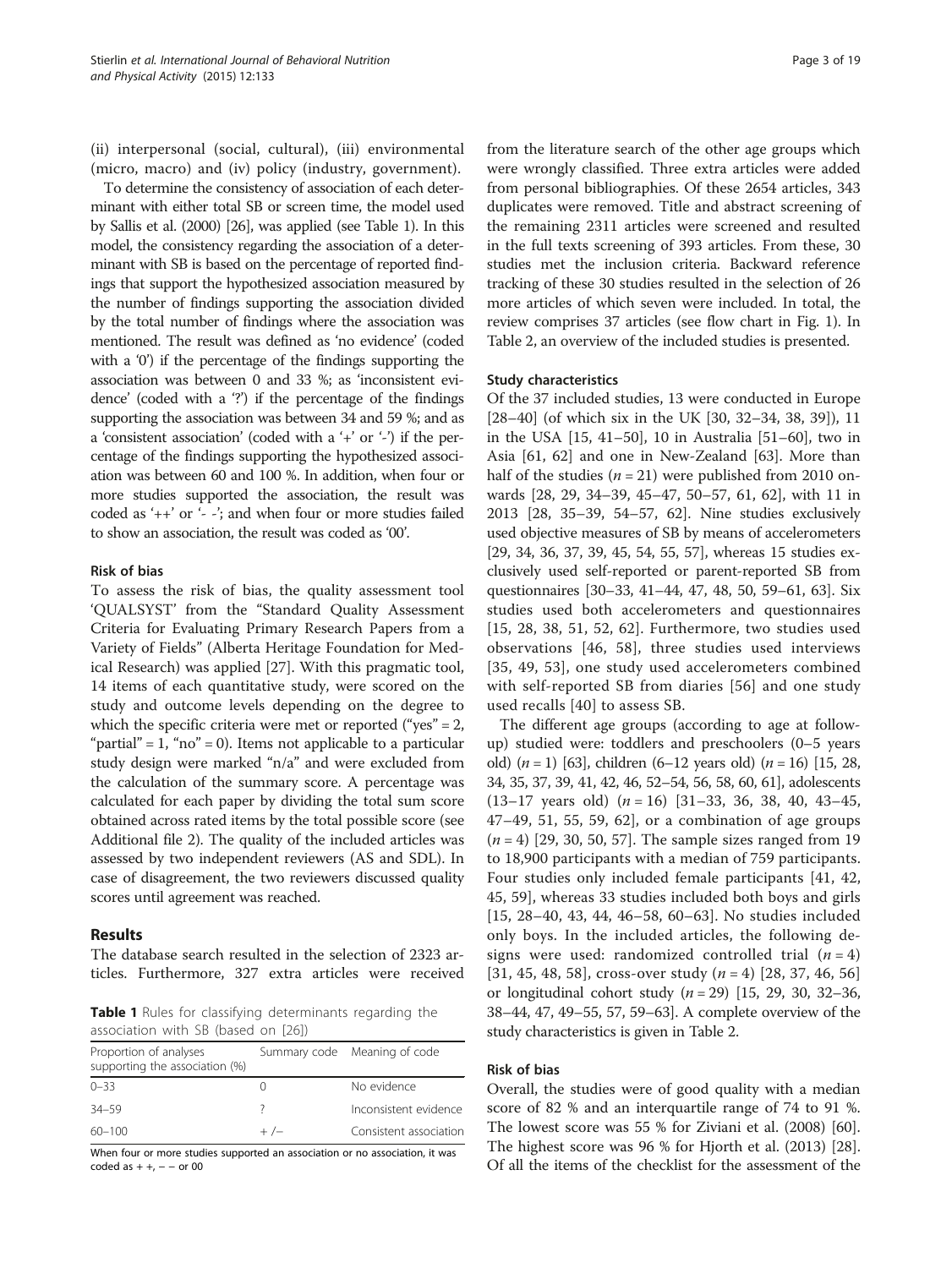<span id="page-3-0"></span>

quality of quantitative studies, item 1 'Question/objective sufficiently described?', item 2 'Study design evident and appropriate?' and item 10 'Analytic methods described/justified and appropriate?' were most frequently reported. Item 11 'Some estimate of variance is reported for the main results?' appeared to be the item most frequently missing.

### Specific outcomes investigated

Associations of potential determinants with objectively and subjectively measured total SB and subjectively measured screen time are given in Tables [3,](#page-8-0) [4](#page-12-0) and [5,](#page-13-0) respectively. Other SB domains such as reading, writing and drawing were rarely investigated [\[31, 35](#page-18-0), [40](#page-18-0), [55, 56](#page-18-0), [59](#page-18-0)–[61\]](#page-18-0) and therefore not mentioned in the table nor results'section.

# Individual determinants

Age Eleven studies investigated the association between age and total SB [\[15](#page-17-0), [33, 35, 36](#page-18-0), [39](#page-18-0), [52, 54](#page-18-0), [57](#page-18-0), [59, 62, 63](#page-18-0)]. Five studies [\[15,](#page-17-0) [36, 39, 54, 57](#page-18-0)] were based on objectively measured total SB and six studies [[33](#page-18-0), [35, 52, 59, 62](#page-18-0), [63](#page-18-0)] were based on subjectively measured total SB. In both cases (i.e., objectively [[36](#page-18-0), [39, 54, 57](#page-18-0)] and subjectively  $[33, 35, 52, 59, 62]$  $[33, 35, 52, 59, 62]$  there is evidence for a significant association with youth engaging more in total sedentary time when they grow older, leading to consistent evidence for age as a determinant of sedentary time [\[33, 35, 36, 39](#page-18-0), [52](#page-18-0), [54](#page-18-0), [57, 59, 62](#page-18-0)]. Also for screen time there was a consistent association with age with youth engaging in more screen time when they grow older [[15](#page-17-0), [31](#page-18-0), [35, 40, 41](#page-18-0), [43](#page-18-0), [48](#page-18-0)–[50](#page-18-0), [52](#page-18-0), [59](#page-18-0), [60](#page-18-0), [62, 63\]](#page-18-0).

Gender The association between gender and SB was examined in four studies [[33](#page-18-0), [35](#page-18-0), [54](#page-18-0), [63\]](#page-18-0). One study [[54](#page-18-0)] was based on objectively measured total SB and showed that there is evidence for a consistent association between gender and objectively measured total SB with boys engaging in less total SB compared to girls. Furthermore, no evidence was found for the association between gender and subjectively measured total SB. Based on those studies, no evidence for an association was reported. There was inconsistent evidence for an association between gender and screen time [\[35, 47, 60, 63\]](#page-18-0).

Weight status Three studies examined the association between weight status and subjectively measured total SB, but found no evidence of an association [[28,](#page-17-0) [30](#page-18-0), [62](#page-18-0)]. On the other hand, there is evidence of an association with screen time, with heavier youth engaging in higher levels of screen time over time [\[53\]](#page-18-0).

Socioeconomic status Two studies considered the association between socioeconomic status (SES) and total SB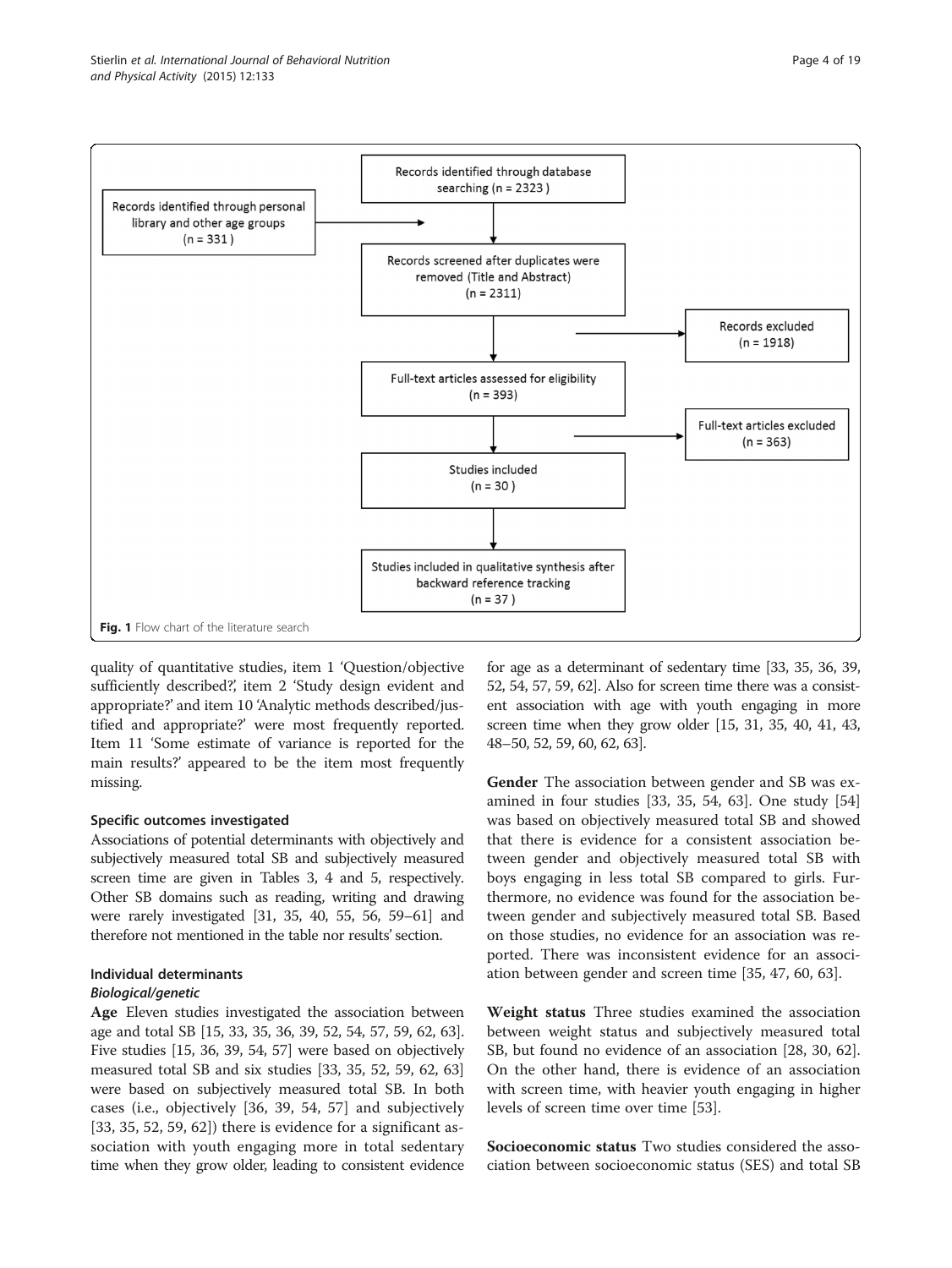| Age group                                         | Author (year)                                    | Country        | Design                              | Participants |                             |                                           | Sedentary Behaviour Measure    | Quality                                                                                                              |               |
|---------------------------------------------------|--------------------------------------------------|----------------|-------------------------------------|--------------|-----------------------------|-------------------------------------------|--------------------------------|----------------------------------------------------------------------------------------------------------------------|---------------|
|                                                   |                                                  |                |                                     | Total        | Proportion<br>(male/female) | Mean Age in years                         | General                        | Specific                                                                                                             | Score<br>(% ) |
| Toddlers and preschoolers Taylor et al. 2009 [62] |                                                  | New<br>Zealand | Longitudinal cohort 244             |              | 56 % M<br>44 % F            | 5 year                                    | Parent-report<br>questionnaire | Sedentary time and screen<br>time                                                                                    | 77.3          |
| Children                                          | Telford et al. 2013 [53]                         | Australia      | Longitudinal cohort 853             |              | 51 % M<br>49 % F            | 12 year                                   | Accelerometer                  | Sedentary time                                                                                                       | 95.5          |
|                                                   | Atkin et al. 2013b [38]                          | UK             | Longitudinal cohort 854             |              | 42 % M<br>58 % F            | 11.2 year                                 |                                | Sedentary time                                                                                                       | 90.9          |
|                                                   | Mantjes et al. 2012 [33] UK                      |                | Longitudinal cohort 839             |              | 42 % M<br>58 % F            | 11.2 year                                 |                                | Sedentary time                                                                                                       | 90.9          |
|                                                   | D'Haese et al. 2013 [36] Belgium                 |                | Cross-over study                    | 187          | 52 % M<br>48 % F            | 10.4 year                                 |                                | Sedentary time                                                                                                       | 75.0          |
|                                                   | Cui et al. 2011 [60]                             | China          | Nested cohort                       | 1997: 2469   | 1997:                       |                                           | Self-report                    | TV/video/DVD viewing, video                                                                                          | 77.3          |
|                                                   |                                                  |                | study                               | 2000: 1838   | 52 % M<br>48 % F 2000:      | 11.7 year                                 | questionnaire                  | games playing, computer time,<br>homework, reading, writing<br>and drawing                                           |               |
|                                                   |                                                  |                |                                     | 2004: 1382   | 54 % M<br>46 % F            | 12.0 year                                 |                                |                                                                                                                      |               |
|                                                   |                                                  |                |                                     |              | 2004:                       |                                           |                                |                                                                                                                      |               |
|                                                   |                                                  |                |                                     | 2006: 1128   | 53 % M<br>47 % F            | 12.0 year                                 |                                |                                                                                                                      |               |
|                                                   |                                                  |                |                                     |              | 2006:                       |                                           |                                |                                                                                                                      |               |
|                                                   |                                                  |                |                                     |              | 53 % M<br>47 % F            | 11.7 year                                 |                                |                                                                                                                      |               |
|                                                   | Ziviani et al. 2008 [59]                         | Australia      | Nested cohort<br>study              | 59           | 44 % M<br>56 % F            | 8.9 year                                  | Parent-report<br>questionnaire | Screen time, homework,<br>reading, musical/cultural<br>activity, craft activity, indoor<br>play, daily care activity | 54.5          |
|                                                   | Treuth et al. 2004 [40]                          | <b>USA</b>     | Longitudinal cohort 91              |              | 100 % F                     | 10 year                                   |                                | TV viewing                                                                                                           | 63.6          |
|                                                   | Davison et al. 2005 [41] USA                     |                | Longitudinal cohort 173             |              | 100 % F                     | 11 year                                   |                                | TV viewing                                                                                                           | 77.3          |
|                                                   | Barkley et al. 2012 [45] USA                     |                | Cross-over study                    | 19           | 58 % M                      | 11.3 year (M)                             | Observation                    | Sedentary time                                                                                                       | 67.9          |
|                                                   |                                                  |                |                                     |              | 42 % F                      | 11.5 year (F)                             |                                |                                                                                                                      |               |
|                                                   | Fuller-Tyszkiewicz et al. Australia<br>2012 [52] |                | Longitudinal cohort 9064            |              | 51 % M<br>49 % F            | Cohort K: 6.3 year<br>Cohort B: 10.3 year | Interview                      | TV viewing                                                                                                           | 63.6          |
|                                                   | Wickel et al. 2013 [34]                          |                | Netherlands Longitudinal cohort 886 |              | 50 % M<br>50 % F            | 11 year                                   |                                | Sedentary time, screen time,<br>and non-screen time                                                                  | 72.7          |

# <span id="page-4-0"></span>Table 2 Descriptive characteristics of the included articles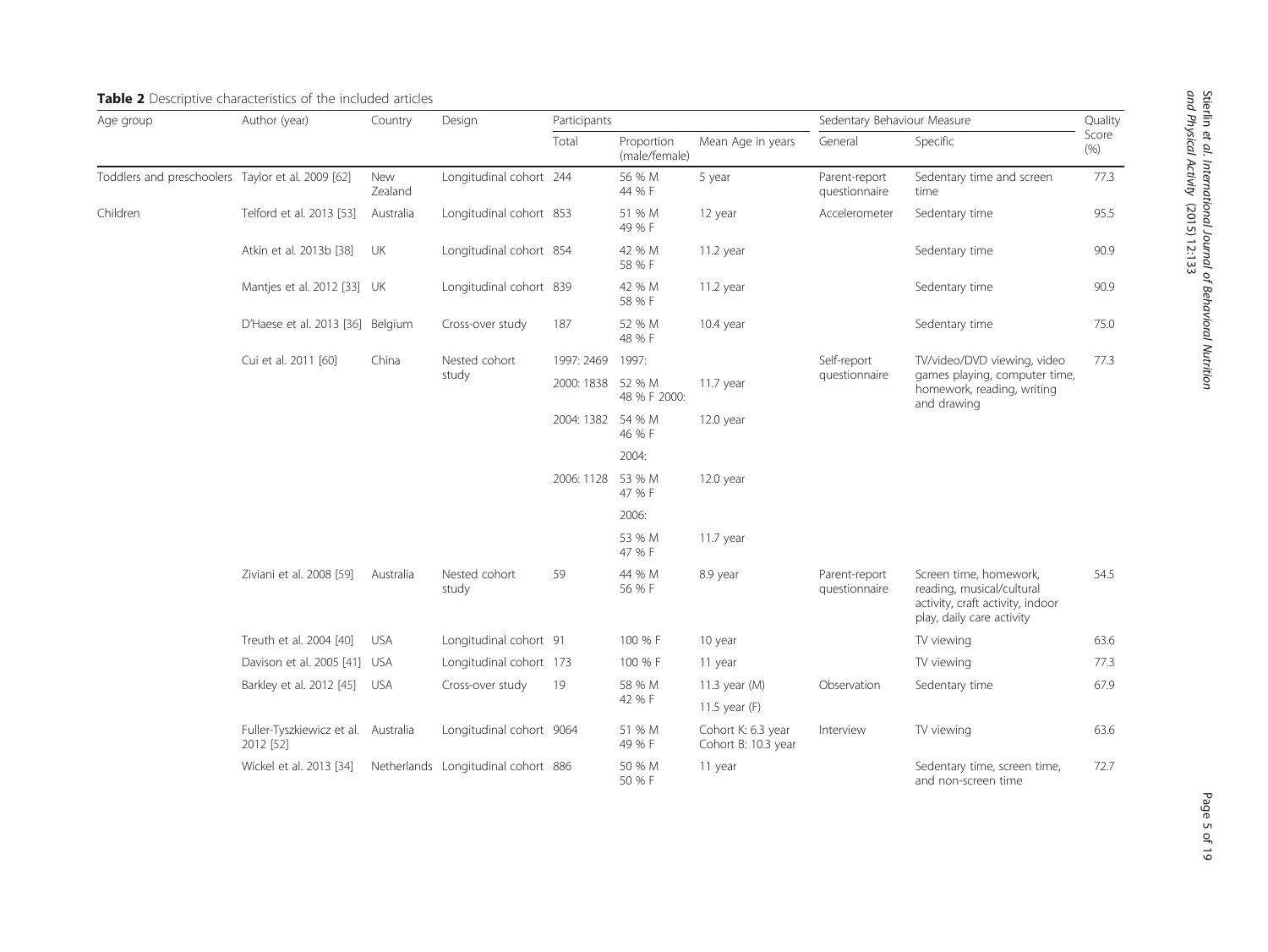# Table 2 Descriptive characteristics of the included articles (Continued)

|             | Janz et al. 2005 [15]               | <b>USA</b>         | Longitudinal cohort 378                                                  |                            | 47 % M<br>53 % F                        | 8.6 year                                                                           | Accelerometer +<br>Parent-report | Sedentary time + TV viewing<br>and video games playing                                                     | 77.3 |
|-------------|-------------------------------------|--------------------|--------------------------------------------------------------------------|----------------------------|-----------------------------------------|------------------------------------------------------------------------------------|----------------------------------|------------------------------------------------------------------------------------------------------------|------|
|             | Veitch et al. 2011 [51]             | Australia          | Longitudinal cohort 171                                                  |                            | 54 % M<br>46 % F                        | 11.1 year                                                                          | questionnaire                    | Sedentary time + screen time,<br>computer/e-games time                                                     | 81.8 |
|             | Hjorth et al. 2013 [27]             | Denmark            | Cross-over study                                                         | 785                        | 52 % M<br>48 % F                        | 10.5 year (M)<br>10.4 year (F)                                                     |                                  | Sedentary time + screen time                                                                               | 95.5 |
|             | Straker et al. 2013 [55]            | Australia          | Cross-over study                                                         | 56                         | 48 % M<br>52 % F                        | 11.8 year                                                                          | Accelerometer +<br>Diary         | Sedentary time + sedentary<br>leisure time (total, screen,<br>non-screen) and TV/non-game<br>computer time | 84.6 |
|             | Atlantis et al. 2008 [57] Australia |                    | <b>RCT<sup>a</sup></b>                                                   | 30                         | 77 % M<br>23 % F                        | 10-12 year                                                                         | Interview +<br>Observation       | Sedentary time                                                                                             | 69.2 |
| Adolescents | Evenson et al.<br>2010 [44]         | <b>USA</b>         | <b>RCT</b>                                                               | 847                        | 100 % F                                 | 13.9 year                                                                          | Accelerometer                    | Sedentary time                                                                                             | 86.4 |
|             | Ridgers et al. 2013 [54]            | Australia          | Longitudinal cohort 111                                                  |                            | 51 % M<br>49 % F                        | 17.6 year                                                                          |                                  | Sedentary time                                                                                             | 86.4 |
|             | Ortega et al. 2013 [35]             | Estonia,<br>Sweden | Combined analysis<br>of two mixed-<br>longitudinal cohort 753<br>studies | Swedish<br>cohort:         | Swedish<br>cohort:<br>45 % M<br>55 % F  | Swedish young<br>cohort: 15.5 year<br>(Other cohorts are<br>>18 year at follow up) |                                  | Sedentary time                                                                                             | 90.9 |
|             |                                     |                    |                                                                          | Estonian<br>cohort:<br>813 | Estonian<br>cohort:<br>46 % M<br>54 % F |                                                                                    |                                  |                                                                                                            |      |
|             | Bauer et al. 2008 [43]              | <b>USA</b>         | Longitudinal cohort 2516                                                 |                            | 45 % M<br>55 % F                        | Cohort 1: 17.2 year<br>(cohort $2:$ > 18 year)                                     | Self-report<br>questionnaire     | TV/video viewing                                                                                           | 81.8 |
|             | Brodersen et al.<br>2007 [32]       | UK                 | Longitudinal cohort 5287                                                 |                            | 49 % M<br>51 % F                        | 15-16 year                                                                         |                                  | TV viewing and video games<br>playing                                                                      | 81.8 |
|             | Delmas et al. 2007 [30] France      |                    | <b>RCT</b>                                                               | 379                        | 51 % M<br>49 % F                        | 15.7 year                                                                          |                                  | TV/video viewing and reading<br>time                                                                       | 86.4 |
|             | Hardy et al. 2007 [58]              | Australia          | Longitudinal cohort 163                                                  |                            | 100 % F                                 | 14.9 year                                                                          |                                  | Sedentary time and sedentary<br>behaviours                                                                 | 86.4 |
|             | Nelson et al. 2006 [42]             | <b>USA</b>         | Longitudinal cohort 2516                                                 |                            | cohort 1:<br>45 % M<br>55%F             | $15-18$ year (cohort 1)                                                            |                                  | TV/video viewing and leisure-<br>time computer use                                                         | 86.4 |
|             |                                     |                    |                                                                          |                            | cohort 2:<br>45 % M<br>55 % F           |                                                                                    |                                  |                                                                                                            |      |
|             | Van Jaarsveld et al.<br>2007 [31]   | UK                 | Longitudinal cohort 5229                                                 |                            | 57 % M<br>43 % F                        | 15-16 year                                                                         |                                  | TV/video viewing, video<br>games playing on computer                                                       | 90.9 |
|             | Schmitz et al. 2002 [47] USA        |                    | <b>RCT</b>                                                               | 3798                       | 52 % M<br>48 % F                        | 13.3 year                                                                          |                                  | Sedentary leisure habits                                                                                   | 95.5 |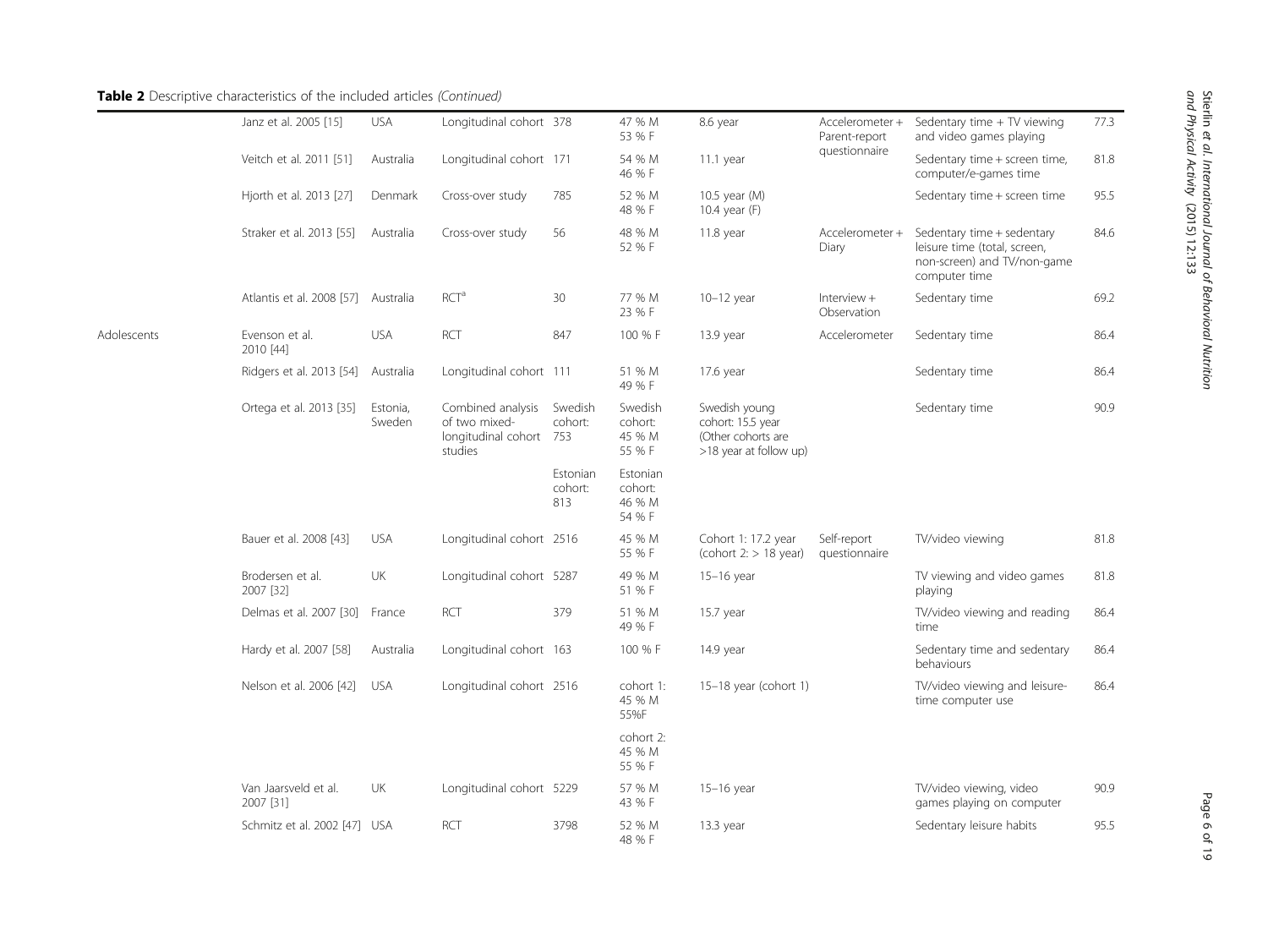|                        | Datar et al. 2012 [46]       | <b>USA</b>                            | Longitudinal cohort 18,900                           |                              | 51 % M<br>49 % F                 | 14.2 year     | Parent-report<br>questionnaire                  | TV viewing                   | 81.8 |
|------------------------|------------------------------|---------------------------------------|------------------------------------------------------|------------------------------|----------------------------------|---------------|-------------------------------------------------|------------------------------|------|
|                        | Saelens et al. 2002 [48] USA |                                       | Longitudinal cohort 169                              |                              | 52 % M<br>48 % F                 | 12.1 year     | Interview                                       | TV time                      | 72.7 |
|                        | Raudsepp et al.<br>2008 [39] | Estonia                               | Longitudinal cohort 345                              |                              | 51 % M<br>49 % F                 | 14 year       | 3-day recall                                    | Sedentary time               | 68.2 |
|                        | Atkin et al. 2013a [37]      | UK                                    | Longitudinal cohort sedentary                        | time: 319<br>screen          | TO (accel.):<br>45 % M<br>55 % F | 14.3 year     | Accelerometer +<br>Self-report<br>questionnaire | Sedentary time + Screen-time | 77.3 |
|                        |                              |                                       |                                                      | time: 373                    | T4 (accel.):<br>48 % M<br>52 % F |               |                                                 |                              |      |
|                        |                              |                                       |                                                      |                              | T0 (quest.):<br>44 % M<br>56 % F |               |                                                 |                              |      |
|                        |                              |                                       |                                                      |                              | T4 (quest.):<br>45 % M<br>55 % F |               |                                                 |                              |      |
|                        | Hume et al. 2011 [50]        | Australia                             | Longitudinal cohort 155                              |                              | 40 % M                           | 16.4 year (M) |                                                 | Sedentary time + TV/video/   | 81.8 |
|                        |                              |                                       |                                                      |                              | 60 % F                           | 16.2 year (F) |                                                 | DVD viewing                  |      |
|                        | Trang et al. 2013 [61]       | Vietnam                               | Longitudinal cohort 759                              |                              | 48 % M<br>52 % F                 | 15.8 year     |                                                 | Sedentary time + Screen time | 90.9 |
| Children + Adolescents | Arundell et al.<br>2013 [56] | Australia<br>Longitudinal cohort 2053 |                                                      | Younger:<br>52 % M<br>48 % F | 10-11 year                       | Accelerometer | Sedentary time                                  | 90.9                         |      |
|                        |                              |                                       |                                                      | Older:<br>45 % M<br>55 % F   | 15-17 year                       |               |                                                 |                              |      |
|                        | Ridgway et al.<br>2011 [28]  | Denmark<br>Norway                     | Secondary data<br>analyses on four<br>cohort studies | 4170                         | EYHS:<br>47 % M<br>53 % F        | 12.0 year     |                                                 | Sedentary time               | 95.5 |
|                        |                              | Portugal                              |                                                      |                              | Roots study:                     | 14.5 year     |                                                 |                              |      |
|                        |                              | Estonia                               |                                                      |                              | 44 % M<br>56 % F                 |               |                                                 |                              |      |
|                        |                              | UK                                    |                                                      |                              | Speedy                           | 10.2 year     |                                                 |                              |      |
|                        |                              | Brazil                                |                                                      | study:<br>44 % M<br>56 % F   |                                  |               |                                                 |                              |      |
|                        |                              |                                       |                                                      |                              | Pelotas:<br>52 % M<br>48 % F     | 13.3 year     |                                                 |                              |      |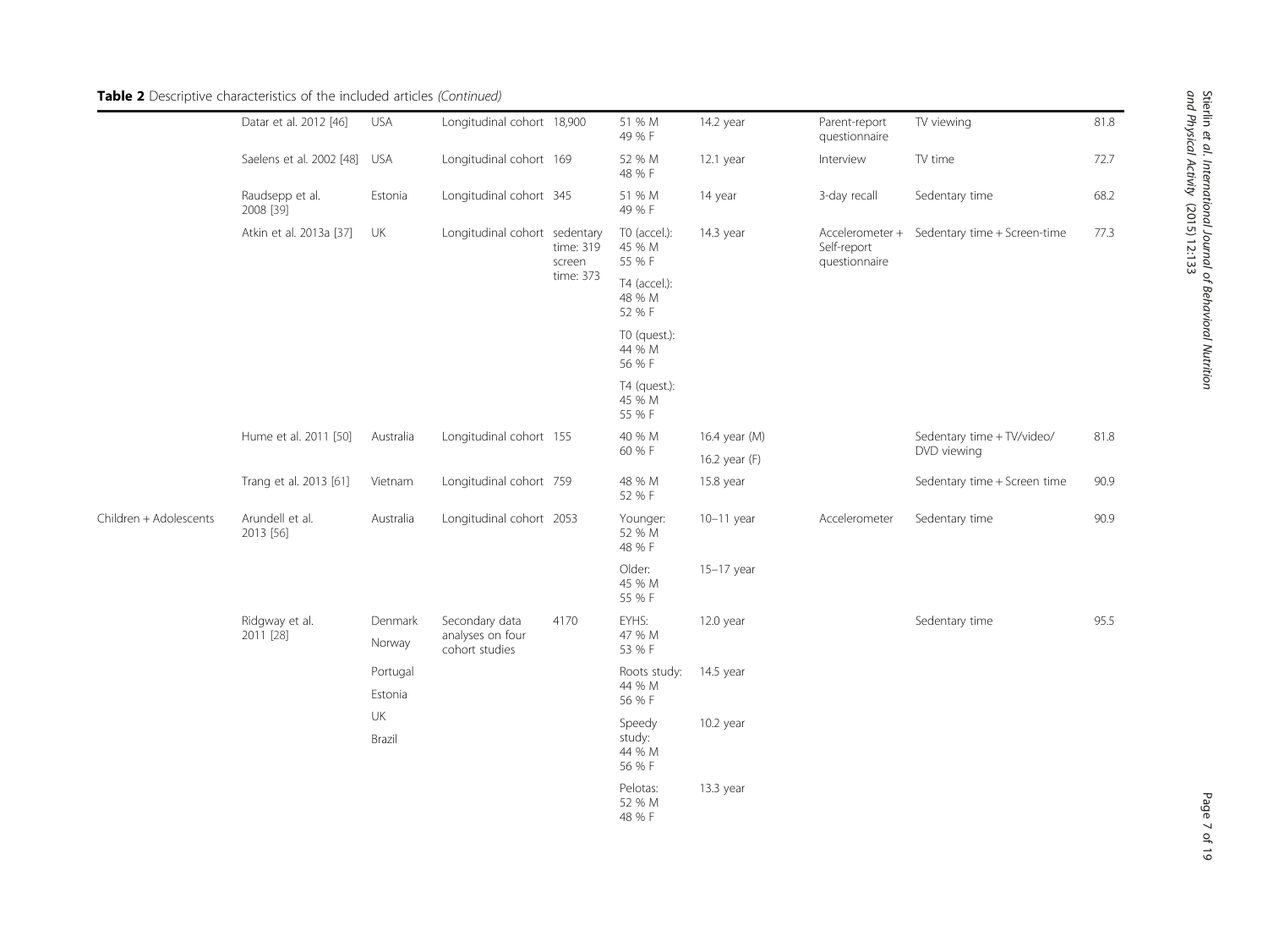### Table 2 Descriptive characteristics of the included articles (Continued)

| Francis et al. 2011 [49] USA |    | Longitudinal cohort 434 | 47 % M<br>53 % F | 13 years            | Parent-report<br>questionnaire | TV time, video game time | 90.9 |
|------------------------------|----|-------------------------|------------------|---------------------|--------------------------------|--------------------------|------|
| Murdey et al.                | UK | Longitudinal cohort 83  | 52 % M           | Cohort 1: 12.1 year | <b>Diaries</b>                 | Sedentary time           | 59.1 |
| 2005 [29]                    |    |                         | 48 % F           | Cohort 2: 14.2 year |                                |                          |      |
|                              |    |                         |                  | Cohort 3: 16.0 year |                                |                          |      |

a Data used of the four RCTs that were included:

-Delmas et al. [\[31](#page-18-0)]: Only the data from the control group were reported in the manuscript and therefore only those data were used in the review

-Evenson et al. [\[45](#page-18-0)]: In each analysis model, the treatment condition (intervention vs. control) was included as a covariate. Therefore, both intervention and control group data could be used

-Atlantis et al. [\[58\]](#page-18-0): no significant effects or trends were seen for any of the dependent variables. Therefore, data of both intervention and control groups were used

-Schmitz et al. [[48\]](#page-18-0): The self-reported PA and SLH were measured in spring whereas demographic and psychosocial variables were measured the previous fall (baseline data). Since the 16 schools of this study were randomized to intervention or comparison (delayed intervention) conditions after all baseline measures were taken, both intervention and control group data could be used for the current review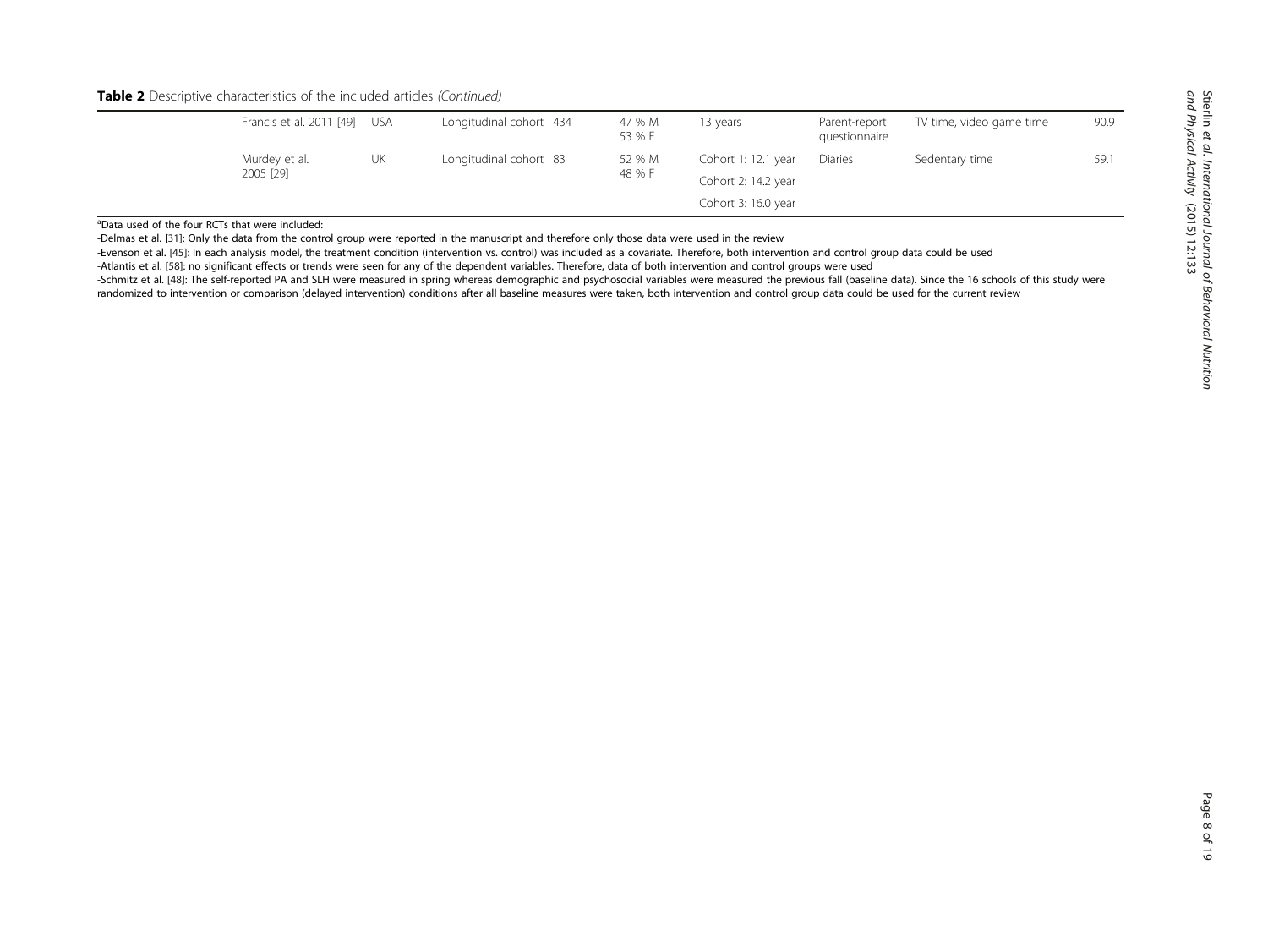# <span id="page-8-0"></span>Table 3 Determinants of objectively measured total sedentary behaviour in children and direction and strength of association

|                                                                      | Related to sedentary behaviour                                                                                                                                      | Unrelated to<br>sedentary behaviour | Summary code <sup>1</sup>   |                           |                          |
|----------------------------------------------------------------------|---------------------------------------------------------------------------------------------------------------------------------------------------------------------|-------------------------------------|-----------------------------|---------------------------|--------------------------|
| Variables                                                            | Reference number                                                                                                                                                    | Direction of<br>association         | Reference number            | $n/N$ for<br>row $(\%)^2$ | Association<br>$(+/-)^3$ |
| Individual variables: biological/genetic                             |                                                                                                                                                                     |                                     |                             |                           |                          |
| Gender                                                               | $54^b$                                                                                                                                                              |                                     |                             | $1/1$ (100 %) -           |                          |
| Age (older)                                                          | 36 <sup>b</sup> , 36 <sup>9</sup> , 39 <sup>b</sup> , 39 <sup>9</sup> ,<br>39, 39, 39, 39, 54 <sup>b</sup> ,<br>54 <sup>9</sup> , 57 <sup>b</sup> , 57 <sup>9</sup> |                                     | 15, 15                      | 12/14<br>$(86\%)$         | $^{++}$                  |
| Birth weight                                                         |                                                                                                                                                                     |                                     | 29                          | $0/1$ (0 %)               | $\mathbf{0}$             |
| SES (high)                                                           | 39, 39                                                                                                                                                              |                                     |                             | $2/2(100\%) +$            |                          |
| Individual variables: psychological/behavioural                      |                                                                                                                                                                     |                                     |                             |                           |                          |
| Depressive symptoms                                                  |                                                                                                                                                                     |                                     | $51^{\rm b}$ , $51^{\rm g}$ | $0/2$ (0 %)               | $\mathbf 0$              |
| Interpersonal variables: social                                      |                                                                                                                                                                     |                                     |                             |                           |                          |
| Family influences                                                    |                                                                                                                                                                     |                                     |                             |                           |                          |
| Number of parents living at home                                     |                                                                                                                                                                     |                                     | 39, 39                      | $0/2$ (0 %)               | $\mathbf{0}$             |
| Number of siblings                                                   | 39                                                                                                                                                                  |                                     | 39                          | $1/2$ (50 %)              | $\cdot$ ?                |
| Parental behaviour                                                   |                                                                                                                                                                     |                                     |                             |                           |                          |
| Paternal PA                                                          | 39 <sup>b</sup>                                                                                                                                                     |                                     | 39 <sup>9</sup> , 39, 39    | $1/4$ (25 %)              | $\mathbf 0$              |
| Paternal TV/computer use (weekdays)                                  |                                                                                                                                                                     |                                     | 39, 39                      | $0/2$ (0 %)               | 0                        |
| Paternal TV/computer use (weekend days)                              | 39                                                                                                                                                                  | $^{+}$                              | 39                          | $1/2$ (50 %)              | $\overline{?}$           |
| Maternal PA                                                          |                                                                                                                                                                     |                                     | 39, 39                      | $0/2$ (0 %)               | $\mathbf{0}$             |
| Maternal TV/computer use (weekdays)                                  |                                                                                                                                                                     |                                     | 39, 39                      | $0/2$ (0 %)               | 0                        |
| Maternal TV/computer use (weekend days)                              | 39                                                                                                                                                                  | $^{+}$                              | 39                          | 1/2 (50 %)                | $\cdot$                  |
| Family behaviour                                                     |                                                                                                                                                                     |                                     |                             |                           |                          |
| Going to the park as a family                                        | 39 <sup>b</sup>                                                                                                                                                     |                                     | 39 <sup>9</sup> , 39        | $1/3$ (33 %)              | $\mathbf 0$              |
| Playing sports as a family                                           | 39 <sup>b</sup>                                                                                                                                                     |                                     | 39 <sup>9</sup> , 39        | $1/3$ (33 %)              | 0                        |
| Visiting relatives as a family                                       |                                                                                                                                                                     |                                     | 39, 39                      | $0/2$ (0 %)               | 0                        |
| Reading as a family                                                  |                                                                                                                                                                     |                                     | 39, 39                      | $0/2$ (0 %)               | 0                        |
| Watching TV as a family                                              |                                                                                                                                                                     |                                     | 39, 39                      | $0/2$ (0 %)               | 0                        |
| Rules and restrictions                                               |                                                                                                                                                                     |                                     |                             |                           |                          |
| Bedtime rules                                                        |                                                                                                                                                                     |                                     | 39, 39                      | $0/2$ (0 %)               | 0                        |
| Restriction for playing outside                                      | 39 <sup>9</sup>                                                                                                                                                     | $\! + \!$                           | $39^{b}$ , 39               | 1/3 (33 %)                | $\mathbf 0$              |
| Rules for playing after dark                                         |                                                                                                                                                                     |                                     | 39, 39                      | $0/2$ (0 %)               | $\mathsf{O}\xspace$      |
| Indoor play rules                                                    |                                                                                                                                                                     |                                     | 39, 39                      | $0/2$ (0 %)               | 0                        |
| Restriction for SB                                                   |                                                                                                                                                                     |                                     | 39, 39                      | $0/2$ (0 %)               | 0                        |
| Parental perceptions                                                 |                                                                                                                                                                     |                                     |                             |                           |                          |
| Parents believe there is a high crime rate in their<br>neighbourhood |                                                                                                                                                                     |                                     | 52                          | $0/1$ (0 %)               | 0                        |
| Parents consider stranger danger to be a concern                     |                                                                                                                                                                     |                                     | 52                          | $0/1$ (0 %)               | 0                        |
| Social network                                                       |                                                                                                                                                                     |                                     |                             |                           |                          |
| Social network score                                                 |                                                                                                                                                                     |                                     | 52                          | $0/1$ (0 %)               | 0                        |
| Social trust and cohesion score                                      |                                                                                                                                                                     |                                     | 52                          | $0/1$ (0 %)               | 0                        |
| Ostracism (social support)                                           | 46, 46, 46, 46                                                                                                                                                      |                                     |                             | $4/4$ (100 %) +           |                          |
| Environmental variables                                              |                                                                                                                                                                     |                                     |                             |                           |                          |
| Home                                                                 |                                                                                                                                                                     |                                     |                             |                           |                          |
| Shared bedroom                                                       | 39                                                                                                                                                                  |                                     | 39                          | $1/2$ (50 %)              | $\cdot$ ?                |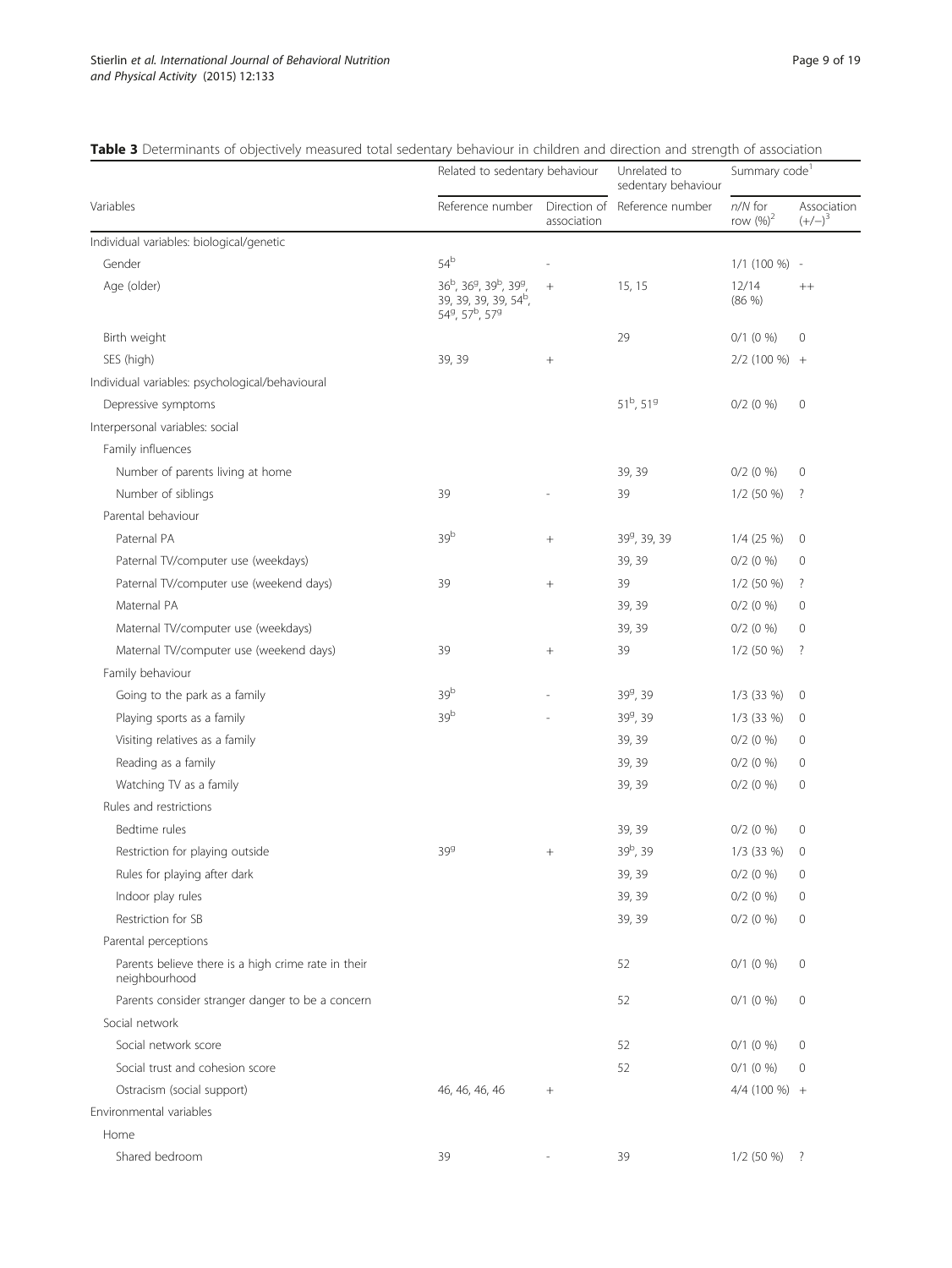| Table 3 Determinants of objectively measured total sedentary behaviour in children and direction and strength of association |  |  |  |  |
|------------------------------------------------------------------------------------------------------------------------------|--|--|--|--|
| (Continued)                                                                                                                  |  |  |  |  |

| Electronic games at home                                                              | 39     | 39              | $1/2$ (50 %) | $\cdot$ ?          |
|---------------------------------------------------------------------------------------|--------|-----------------|--------------|--------------------|
| Active games instead of traditional electronic games                                  | 56     | 56, 56, 56      | 1/4 (25 %)   | $\mathbf 0$        |
| Removal of traditional electronic games                                               | 56     | 56, 56, 56      | $1/4$ (25 %) | $\mathbf 0$        |
| Electronic equipment in the bedroom                                                   | 39, 39 | 38, 38          | 2/4 (50 %)   | $\cdot$ ?          |
| Computer in the bedroom                                                               |        | 38, 38, 38      | $0/3$ (0 %)  | $\circ$            |
| TV in the bedroom                                                                     |        | 38, 38, 38      | $0/3$ (0 %)  | 0                  |
| Neighbourhood                                                                         |        |                 |              |                    |
| Urbanisation                                                                          |        | 39, 39          | $0/2$ (0 %)  | 0                  |
| Area-level deprivation                                                                |        | 39, 39          | $0/2$ (0 %)  | 0                  |
| Living in a cul-de-sac                                                                |        | 39, 39, 52      | $0/3$ (0 %)  | 0                  |
| Neighbourhood play rules                                                              |        | 39, 39          | $0/2$ (0 %)  | 0                  |
| Parents are satisfied with quality of parks and playgrounds<br>in their neighbourhood |        | 52              | $0/1$ (0 %)  | 0                  |
| Distance to closest public open space from home                                       |        | 52              | $0/1$ (0 %)  | 0                  |
| Closest park: area of closest park to home                                            |        | 52              | $0/1$ (0 %)  | 0                  |
| Closest park: number of recreational facilities                                       |        | 52              | $0/1$ (0 %)  | 0                  |
| Closest park: number of playgrounds                                                   |        | 52              | $0/1$ (0 %)  | 0                  |
| Closest park: number of amenities                                                     |        | 52              | $0/1$ (0 %)  | 0                  |
| Closest park: walking paths                                                           |        | 52              | $0/1$ (0 %)  | 0                  |
| Closest park: cycling paths                                                           |        | 52              | $0/1$ (0 %)  | 0                  |
| Closest park: lighting along paths                                                    |        | 52              | $0/1$ (0 %)  | 0                  |
| Closest park: trees providing shade                                                   |        | 52              | $0/1$ (0 %)  | 0                  |
| Closest park: water feature                                                           |        | 52              | $0/1$ (0 %)  | 0                  |
| Closest park: signage regarding dogs                                                  |        | 52              | $0/1$ (0 %)  | 0                  |
| Safety of walking/jogging in the neighbourhood                                        |        | 459             | $0/1$ (0 %)  | 0                  |
| Walkers/bikers on the streets can be easily seen by people<br>at home                 |        | 45 <sup>9</sup> | $0/1$ (0 %)  | 0                  |
| Much crime in the neighbourhood                                                       |        | $45^9$          | $0/1$ (0 %)  | 0                  |
| Good lighting in the streets                                                          |        | 459             | $0/1$ (0 %)  | 0                  |
| Much traffic, difficulties to walk                                                    |        | 45 <sup>9</sup> | $0/1$ (0 %)  | 0                  |
| Children frequently play outdoors                                                     |        | $45^9$          | $0/1$ (0 %)  | 0                  |
| Many interesting things to look at in the neighbourhood                               |        | $45^9$          | $0/1$ (0 %)  | 0                  |
| Many places to go within easy walking distance of home                                |        | $45^9$          | $0/1$ (0 %)  | 0                  |
| Sidewalks on most of the streets                                                      |        | $45^9$          | $0/1$ (0 %)  | 0                  |
| Bicycle/walking trails                                                                |        | $45^9$          | $0/1$ (0 %)  | 0                  |
| Easy access to 14 specified facilities (e.g. basketball court)                        |        | 45 <sup>9</sup> | $0/1$ (0 %)  | 0                  |
| Difficulties to get home from after-school activity at school                         |        | $45^9$          | $0/1$ (0 %)  | 0                  |
| Difficulties to get to an after school activity not at school                         |        | $45^9$          | $0/1$ (0 %)  | 0                  |
| Difficulties to get home from an activity someplace else                              |        | 45 <sup>9</sup> | $0/1$ (0 %)  | 0                  |
| School                                                                                |        |                 |              |                    |
| Location town fringe                                                                  |        | 34, 34          | $0/2$ (0 %)  | 0                  |
| Location village/hamlet dwelling (urban)                                              | 34     | 34              | $1/2$ (50 %) | $\cdot$ ?          |
| School size (number of pupils in year 4)                                              | 34     | 34              | $1/2$ (50 %) | $\overline{\cdot}$ |
| School ground supportiveness for PA                                                   |        | 34, 34          | $0/2$ (0 %)  | $\circ$            |
| Aesthetics score                                                                      |        | 34, 34          | $0/2$ (0 %)  | $\mathbf 0$        |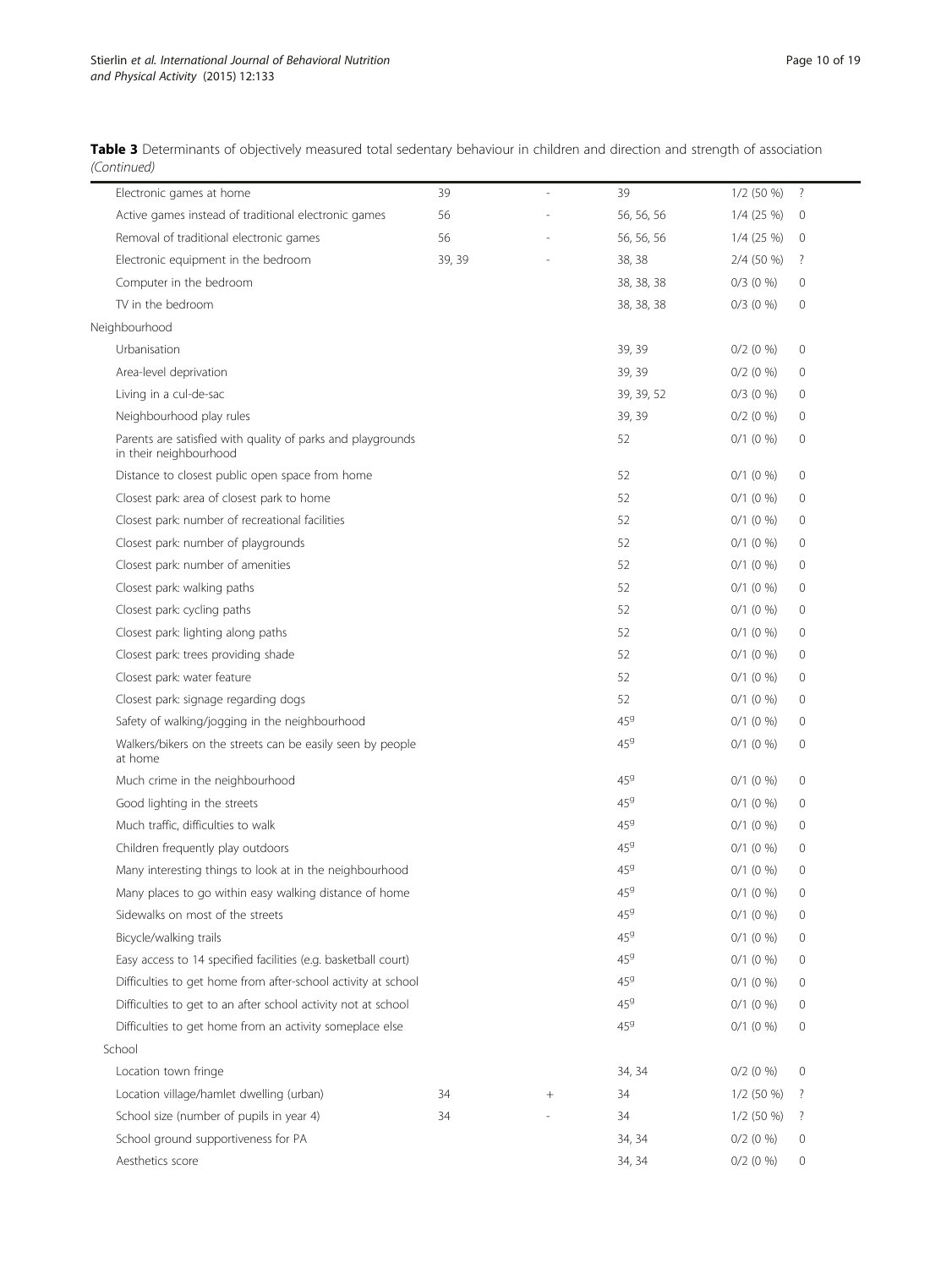Table 3 Determinants of objectively measured total sedentary behaviour in children and direction and strength of association (Continued)

| Playground area                                                                                                               |                                   |        | 34, 34                            | $0/2$ (0 %)     | $\circ$      |
|-------------------------------------------------------------------------------------------------------------------------------|-----------------------------------|--------|-----------------------------------|-----------------|--------------|
| Playground density                                                                                                            | 37, 37, 37, 37, 37,<br>37, 37     | $^{+}$ | 37, 37, 37                        | 7/10 (70 %) +   |              |
| Existence of a bike rack                                                                                                      |                                   |        | 34                                | $0/1$ (0 %)     | $\mathbf 0$  |
| Existence of an entrance for pedestrians/cyclists only                                                                        |                                   |        | 34                                | $0/1$ (0 %)     | $\Omega$     |
| Walking access supportiveness for PA                                                                                          |                                   |        | 34                                | $0/1$ (0 %)     | $\mathbf{0}$ |
| Cycling access supportiveness for PA                                                                                          | 34                                |        |                                   | $1/1$ (100 %) - |              |
| Existence of gym facility                                                                                                     |                                   |        | 34                                | $0/1$ (0 %)     | 0            |
| Existence of indoor sports facility                                                                                           |                                   |        | 34                                | $0/1$ (0 %)     | 0            |
| Existence of sports field/pitch facility                                                                                      |                                   |        | 34                                | $0/1$ (0 %)     | $\circ$      |
| Existence of pool facility                                                                                                    |                                   |        | 34                                | $0/1$ (0 %)     | $\circ$      |
| Existence of changing facilities                                                                                              | 34                                | $^{+}$ |                                   | $1/1$ (100 %) + |              |
| Existence of play equipment                                                                                                   | 34                                | $^{+}$ |                                   | $1/1$ (100 %) + |              |
| Existence of sports equipment                                                                                                 | 34                                |        |                                   | $1/1$ (100 %) + |              |
| Use of local park or playground                                                                                               |                                   |        | 34                                | $0/1$ (0 %)     | $\mathbf 0$  |
| Medium or high quality of sports facilities                                                                                   |                                   |        | 34                                | $0/1$ (0 %)     | 0            |
| Physical activity facility supportiveness for PA                                                                              |                                   |        | 34                                | $0/1$ (0 %)     | $\circ$      |
| Other facility supportiveness for PA                                                                                          |                                   |        | 34                                | $0/1$ (0 %)     | $\mathbf{0}$ |
| School neighbourhood                                                                                                          |                                   |        |                                   |                 |              |
| Existence of heavy traffic                                                                                                    |                                   |        | 34                                | $0/1$ (0 %)     | $\mathbf{0}$ |
| Proportion of A-roads                                                                                                         |                                   |        | 34                                | $0/1$ (0 %)     | 0            |
| Number of traffic accidents per km of road                                                                                    |                                   |        | 34                                | $0/1$ (0 %)     | $\circ$      |
| Existence of pathways near school                                                                                             |                                   |        | 34                                | $0/1$ (0 %)     | $\circ$      |
| Existence of safe places to cross roads                                                                                       | 34                                |        |                                   | $1/1$ (100 %) - |              |
| Cars drive slowly                                                                                                             |                                   |        | 34                                | $0/1$ (0 %)     | 0            |
| Streets are safe to walk or ride                                                                                              |                                   |        | 34                                | $0/1$ (0 %)     | 0            |
| Easy to get to school by foot                                                                                                 |                                   |        | 34                                | $0/1$ (0 %)     | $\mathbf 0$  |
| Number of PA facilities per km <sup>2</sup>                                                                                   |                                   |        | 34                                | $0/1$ (0 %)     | $\mathbf 0$  |
| $m2$ verge per m of road                                                                                                      |                                   |        | 34                                | $0/1$ (0 %)     | $\circ$      |
| Percentage of accessible land                                                                                                 |                                   |        | 34                                | $0/1$ (0 %)     | $\mathbf{0}$ |
| Effective walkable area ratio                                                                                                 |                                   |        | 34                                | $0/1$ (0 %)     | 0            |
| Connected node ratio                                                                                                          |                                   |        | 34                                | $0/1$ (0 %)     | $\circ$      |
| Herfindahl-hirschman index (diversity of land uses in the<br>school neighbourhood to measure environmental<br>supportiveness) |                                   |        | 34                                | $0/1$ (0 %)     | 0            |
| Streets are free from rubbish                                                                                                 |                                   |        | 34                                | $0/1$ (0 %)     | 0            |
| Time                                                                                                                          |                                   |        |                                   |                 |              |
| Specific day of the week                                                                                                      |                                   |        | 54 <sup>b</sup> , 54 <sup>9</sup> | $0/2$ (0 %)     | $\mathbf{0}$ |
| Time of the day (school time vs out of school time<br>(reference))                                                            | 54 <sup>b</sup> , 54 <sup>9</sup> |        |                                   | 2/2 (100 %) -   |              |
| Policy variables: industry                                                                                                    |                                   |        |                                   |                 |              |
| Advertisement                                                                                                                 |                                   |        | 58                                | $0/1$ (0 %)     | 0            |
| Policy variables: government                                                                                                  |                                   |        |                                   |                 |              |
| Participation in healthy school programme                                                                                     |                                   |        | 34, 34                            | $0/2$ (0 %)     | 0            |
| Provision of PA information                                                                                                   |                                   |        | 34, 34                            | $0/2$ (0 %)     | 0            |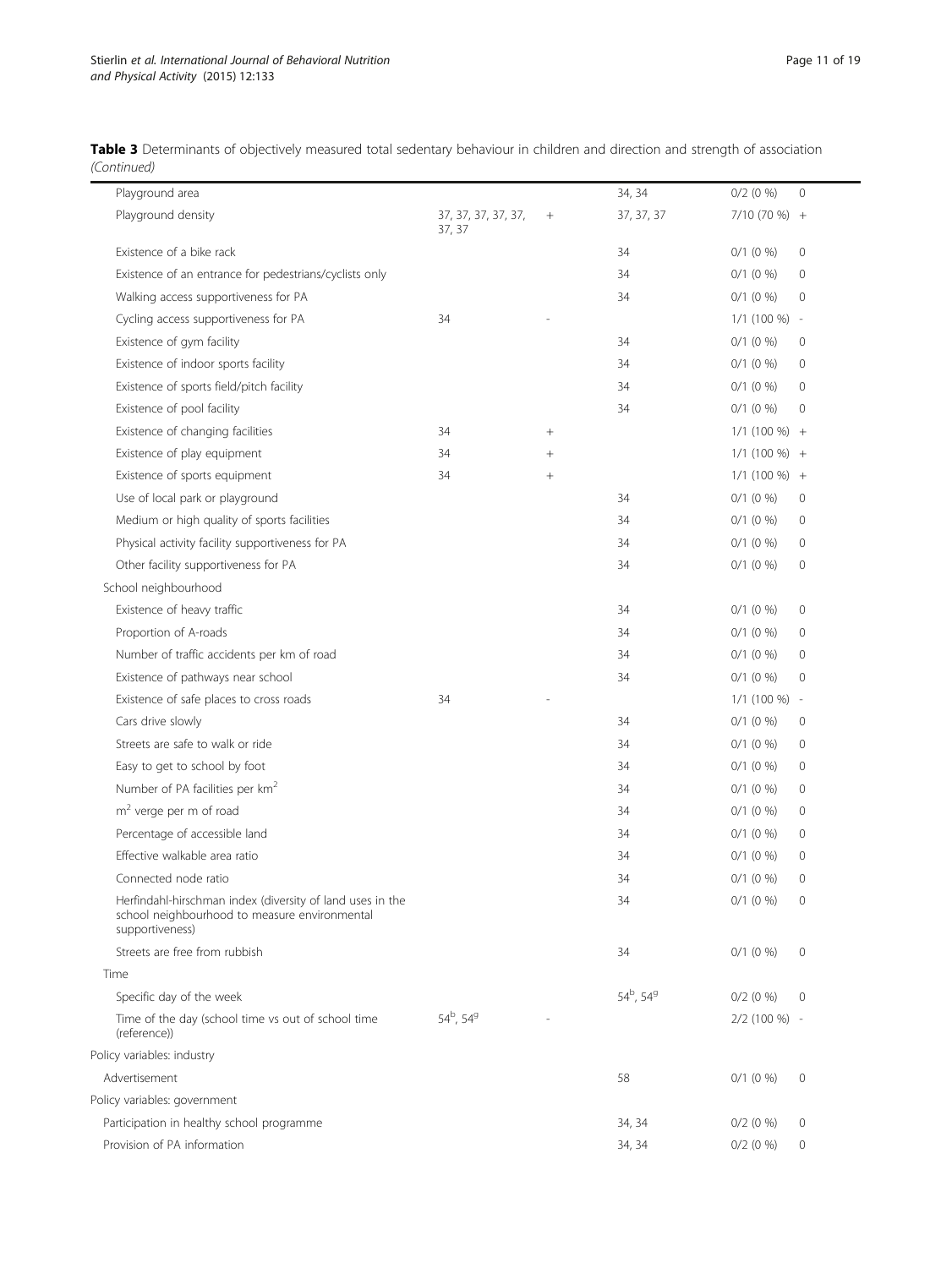| Table 3 Determinants of objectively measured total sedentary behaviour in children and direction and strength of association |  |  |  |  |
|------------------------------------------------------------------------------------------------------------------------------|--|--|--|--|
| (Continued)                                                                                                                  |  |  |  |  |

| Provision of health promotion information             | 34 | $^{+}$ | 34     | $1/2$ (50 %)    | ?           |
|-------------------------------------------------------|----|--------|--------|-----------------|-------------|
| Provision of risks of unhealthy lifestyle information |    |        | 34, 34 | $0/2$ (0 %)     | $\Omega$    |
| Hours of physical education                           | 34 | $^{+}$ |        | $1/1(100\%)$    | $+$         |
| Extracurricular PA before school                      |    |        | 34     | $0/1$ (0 %)     | $\Omega$    |
| Extracurricular PA during lunch breaks                |    |        | 34     | $0/1$ (0 %)     | $\Omega$    |
| Extracurricular PA during weekends                    | 34 |        |        | $1/1$ (100 %) - |             |
| Duration of morning break (>15 minutes)               | 34 |        |        | $1/1$ (100 %) - |             |
| Duration of lunch break                               | 34 |        |        | $1/1$ (100 %) - |             |
| Breaks: allowed to play outside in bad weather        |    |        | 34     | $0/1$ (0 %)     | $\circ$     |
| Breaks: screenplay allowed                            |    |        | 34     | $0/1$ (0 %)     | 0           |
| Breaks: >2 PA allowed                                 |    |        | 34     | $0/1$ (0 %)     | 0           |
| Existence of breakfast club                           |    |        | 34     | $0/1$ (0 %)     | $\mathbf 0$ |
| Existence of lollypop person (e.g. crossing guard)    | 34 |        |        | $1/1$ (100 %)   | $\sim$      |
| Existence of park and stride                          |    |        | 34     | $0/1$ (0 %)     | $\circ$     |
| Existence of travel plan                              |    |        | 34     | $0/1$ (0 %)     | $\Omega$    |
| Existence of walking bus                              |    |        | 34     | $0/1$ (0 %)     | $\Omega$    |
| Provision of cycle training                           |    |        | 34     | $0/1$ (0 %)     | $\Omega$    |
| Provision of pedestrian training                      | 34 | $^{+}$ |        | $1/1$ (100 %) + |             |

SB sedentary behaviour, SES socio-economic status

<sup>1</sup>Summary code is an overall summary of the findings for each variable separately

 $^2$ n = Number of analyses that support the direction of the association; N = number of analyses that have investigated and reported on possible associations

between the variable and sedentary behaviour

<sup>3</sup>Shows the direction of the individual/summary association

Subgroup analyses: <sup>b</sup>only in boys; <sup>g</sup>only in girls; other subgroup analyses are listed but are not specified

[[39, 62\]](#page-18-0). Children from families with a higher SES engaged in higher amounts of objectively measured SB [[39\]](#page-18-0). However, there is inconsistent evidence for the association between SES and subjectively measured SB [[62\]](#page-18-0). Also for screen time specifically, inconsistent evidence was found for the association with SES [\[62\]](#page-18-0).

### Psychological/behavioural

Baseline assessment of screen time was found to be significantly associated with screen time at follow-up [\[40, 49](#page-18-0), [50](#page-18-0)], indicating tracking of screen time over time. Scoring high on depressive symptoms was found to be significantly associated with screen time behaviour [[48, 51\]](#page-18-0). Youth with more depressive symptoms tend to spend more time in front of screens. Furthermore, there is evidence for the association between eating in front of TV and screen time, with eating more frequently in front of TV being associated with more screen time [\[49\]](#page-18-0).

# Interpersonal determinants

There is evidence that being black is associated with more subjectively measured total SB [\[33](#page-18-0)]. In addition, African-Americans engaged in more screen time [\[48\]](#page-18-0).

### Social

There is inconsistent evidence or no evidence for the associations for most social determinants (e.g. parental education, number of siblings, maternal PA). Only the association between ostracism (absence of social support) and objectively measured total SB [\[46\]](#page-18-0), the association between number of TV related parenting risk factors and screen time [\[42](#page-18-0)], and the association between watching TV as a family and screen time [\[42\]](#page-18-0) were significant. The absence of social support can increase children's time spent sedentary [\[46\]](#page-18-0) and having more TV related parenting risk factors and watching more TV as a family, can result in higher screen time in youth.

### Environmental determinants

For most environmental determinants (e.g. electronic games at home, living in a cul-de-sac, playground area at school) there is no evidence or inconsistent evidence for an association. However, youth living in lower SES neighbourhoods engaged in more subjectively measured total SB [\[33](#page-18-0)]. There is evidence for the association between playground density and objectively measured total SB, with more children sharing a playground resulting in higher levels of SB [\[37\]](#page-18-0). In addition, there is evidence for a consistent association between availability of play and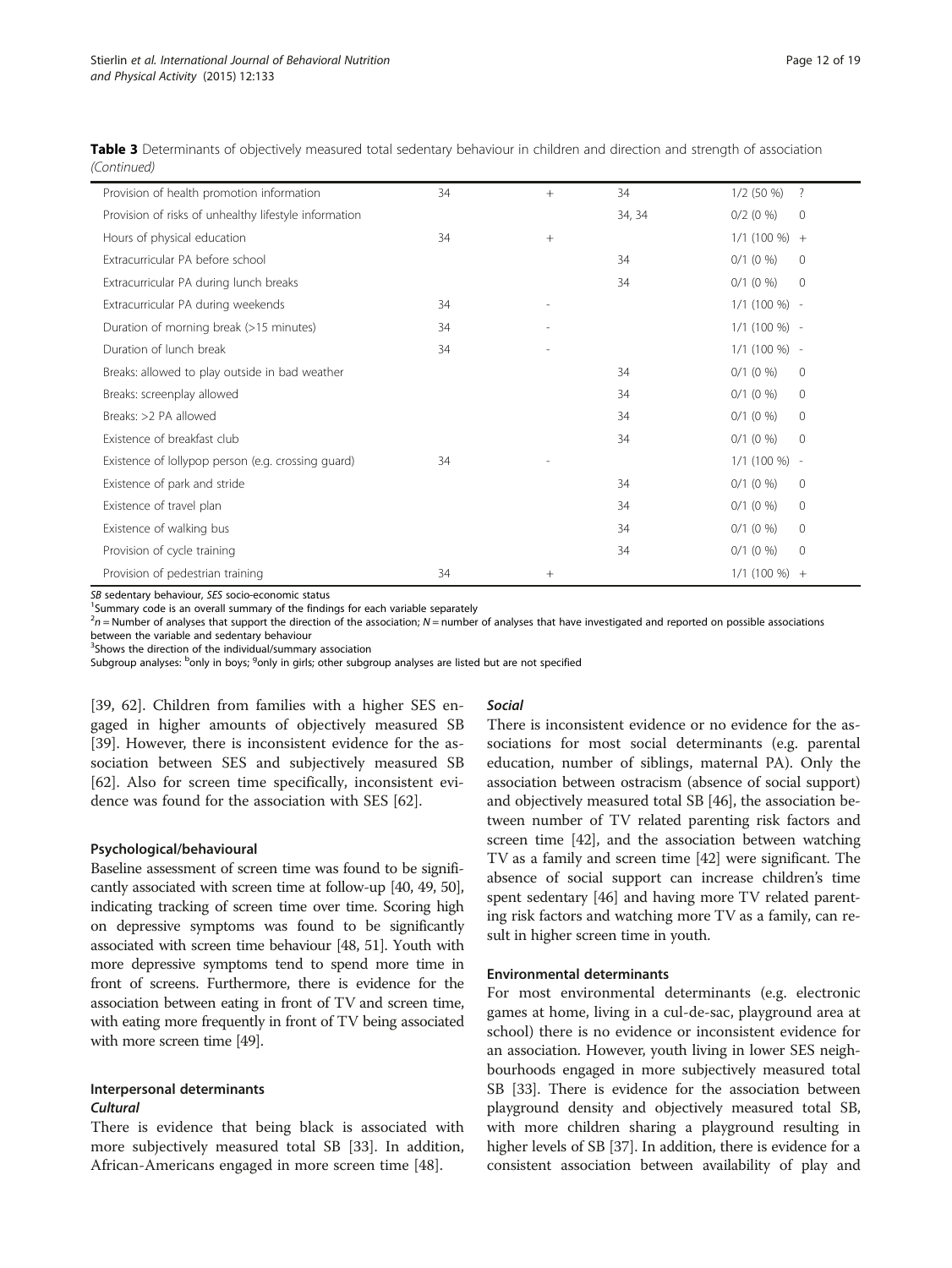|                                          | Related to sedentary behaviour                                                                                                                                                             |                             | Unrelated to sedentary behaviour                             | Summary code <sup>1</sup> |                                              |
|------------------------------------------|--------------------------------------------------------------------------------------------------------------------------------------------------------------------------------------------|-----------------------------|--------------------------------------------------------------|---------------------------|----------------------------------------------|
| Variables                                | Reference number                                                                                                                                                                           | Direction of<br>association | Reference number                                             |                           | $n/N$ for row $(\%)^2$ Association $(+/-)^3$ |
| Individual variables: biological/genetic |                                                                                                                                                                                            |                             |                                                              |                           |                                              |
| Gender                                   | 33 <sup>b</sup>                                                                                                                                                                            | $^{+}$                      | 35, 63                                                       | $1/3$ (33 %)              | 0                                            |
| Age (older)                              | 33 <sup>b</sup> , 33 <sup>9</sup> , 35 <sup>b</sup> , 35 <sup>9</sup> , 52, 59 <sup>9</sup> , 59 <sup>9</sup> , +<br>59 <sup>9</sup> , 59 <sup>9</sup> , 62 <sup>b</sup> , 62 <sup>9</sup> |                             | 63                                                           | 11/12 (92 %)              | $++$                                         |
| Maturation                               | 30b,wk, 62b, 629, 62b, 629                                                                                                                                                                 | $+$                         | 30 <sup>9,wk</sup> , 30 <sup>b,wn</sup> , 30 <sup>9,wn</sup> | 5/8 (63 %)                | $^{+}$                                       |
| Weight status                            | 28, 30 <sup>g,wn</sup>                                                                                                                                                                     | $+$                         | 30b,wn, 30b,wk, 309,wk, 62                                   | $2/6$ (33 %)              | 0                                            |
| SES (high)                               | 62 <sup>9</sup>                                                                                                                                                                            | $+$                         | 62 <sup>b</sup>                                              | $1/2$ (50 %)              | ?                                            |
| Interpersonal variables: cultural        |                                                                                                                                                                                            |                             |                                                              |                           |                                              |
| Ethnicity (black)                        | 33                                                                                                                                                                                         | $^{+}$                      |                                                              | $1/1$ (100 %)             | $^{+}$                                       |
| Environmental variables                  |                                                                                                                                                                                            |                             |                                                              |                           |                                              |
| Neighbourhood                            |                                                                                                                                                                                            |                             |                                                              |                           |                                              |
| Neighbourhood SES (low) 33               |                                                                                                                                                                                            | $^{+}$                      |                                                              | $1/1(100\%)$              | $^{+}$                                       |

<span id="page-12-0"></span>

|  | Table 4 Determinants of subjectively measured total sedentary behaviour in children and direction and strength of association |
|--|-------------------------------------------------------------------------------------------------------------------------------|
|--|-------------------------------------------------------------------------------------------------------------------------------|

SES socio-economic status

<sup>1</sup>Summary code is an overall summary of the findings for each variable separately

 $^2n$  = Number of analyses that support the direction of the association;  $N$  = number of analyses that have investigated and reported on possible associations between the variable and sedentary behaviour

<sup>3</sup>Shows the direction of the individual/summary association

Subgroup analyses: <sup>b</sup>only in boys; <sup>g</sup>only in girls; <sup>wk</sup>only on weekdays; <sup>wn</sup>only on weekend days; other subgroup analyses are listed but are not specified

sports equipment and changing facilities with higher objectively measured total SB [[34](#page-18-0)]. The existence of safe places to cross roads near the school, was associated with lower levels of objectively measured total SB [[34](#page-18-0)].

Youth spent less time on objectively measured SB during school hours compared to out of school time [\[54](#page-18-0)]. There is evidence for a consistent association between screen time and year of measurement which indicates an increase in screen time over time [[43, 61\]](#page-18-0).

### Policy level determinants

Unexpectedly, more hours of physical education and the provision of pedestrian training were associated with a higher total sedentary time [[34\]](#page-18-0). Furthermore, having a crossing guard to help children cross the roads near school safely, having more extracurricular PA during weekends and having longer lunch breaks resulted in less time spent sedentary [\[34](#page-18-0)].

### **Discussion**

The current paper reviewed the determinants of SB in toddlers, preschoolers, children and adolescents. SB research is a relatively new field, which is reflected in the fact that more than half of the included studies were published from 2010 onwards. In addition, most studies were conducted in Europe, USA, and Australia, which shows a wide international spread of studies, but largely restricted to high income countries. Also in the review of Uijtdewilligen et al. (2011), 28 of the 30 included articles were carried out in high income countries (USA, Canada, Great Britain, Australia, France, The Netherlands, Estonia, Sweden and New Zealand) [\[21](#page-17-0)]. This shows the need for more research in low and middle income countries as information from those countries is currently missing. The current review took a stringent approach by including only studies with a longitudinal design in order to provide evidence on prediction rather than mere association. However, only a few studies looked at a comprehensive set of factors at various levels, and as a consequence, the evidence available on the identified determinants is largely derived from only one or two studies. Nevertheless, these studies were in general of high quality.

In general, screen time – and TV viewing in particular – is the most commonly measured SB in youth and is frequently used as a proxy marker of total SB [\[64](#page-18-0)]. However, the results of the current systematic literature review clearly show that the determinants of total SB (e.g. maturation, SES, playground density) differ from the determinants of screen time (e.g. weight status, eating in front of TV, watching TV as a family). Also within the nine studies that looked simultaneously at screen time and total sedentary time, we see that for the majority of investigated determinants, there are differences in significance between sedentary time and screen time [[15](#page-17-0), [35, 38](#page-18-0), [51, 52, 56](#page-18-0), [59, 62](#page-18-0), [63](#page-18-0)]. Similarly, Verloigne et al. (2013) reported that TV and computer time do not adequately reflect total SB in European 10–12 year old children [\[11](#page-17-0)]. Consequently, solely focussing on the determinants of screen time may be too limited to obtain meaningful changes in total SB, as only one type of SB is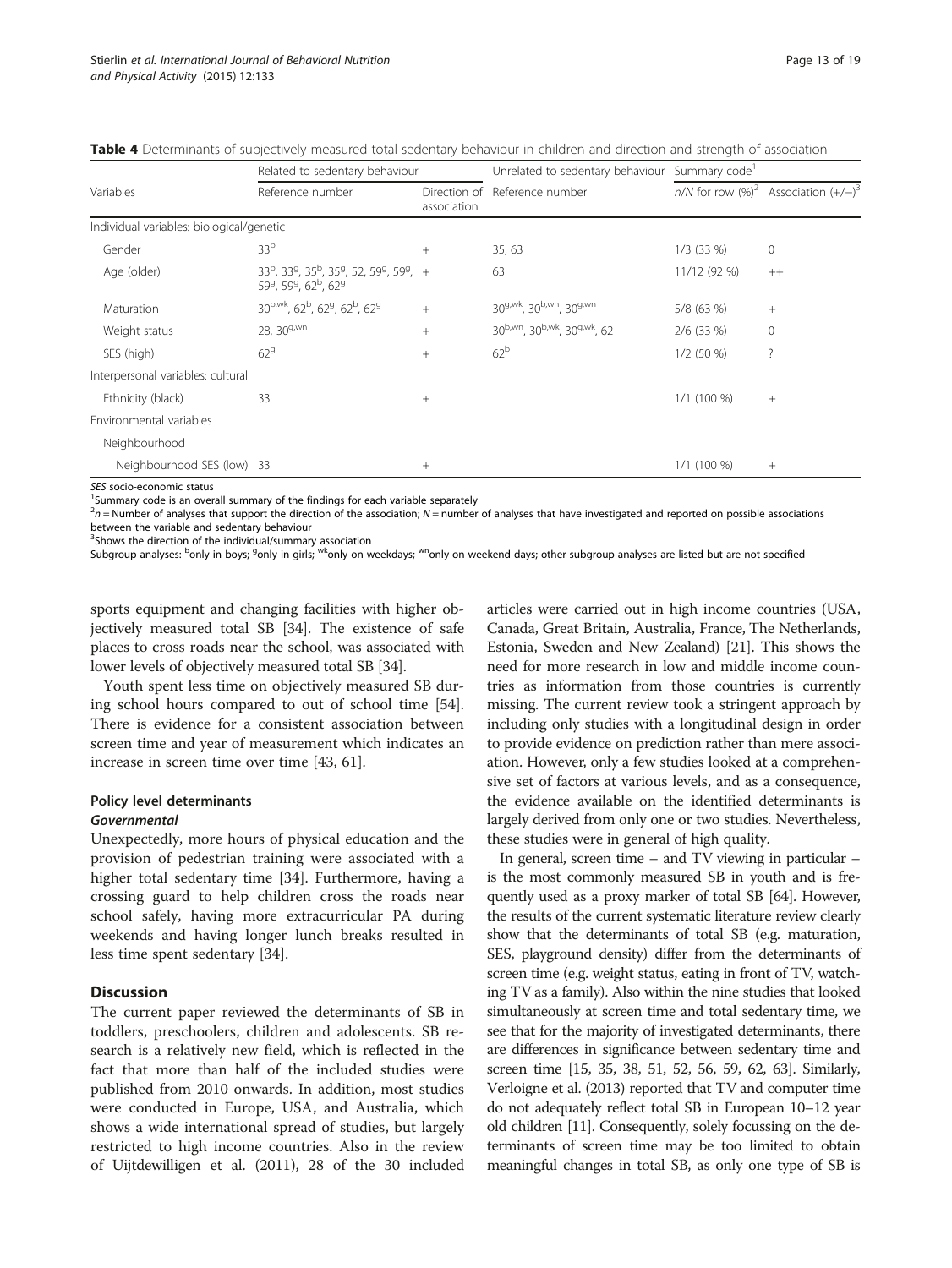|                                                                                 | Related to screen time                                                                                                                                                                                                                                       |                 | Unrelated to screen time Summary code'                                                                                       |                                    |                    |
|---------------------------------------------------------------------------------|--------------------------------------------------------------------------------------------------------------------------------------------------------------------------------------------------------------------------------------------------------------|-----------------|------------------------------------------------------------------------------------------------------------------------------|------------------------------------|--------------------|
| Variables                                                                       | Reference number                                                                                                                                                                                                                                             | association     | Direction of Reference number                                                                                                | n/N for row Association<br>$(%)^2$ | $(+/-)^3$          |
| Individual variables: biological/genetic                                        |                                                                                                                                                                                                                                                              |                 |                                                                                                                              |                                    |                    |
| Gender                                                                          | $35^{\rm b}$ , 60 <sup>b</sup>                                                                                                                                                                                                                               | $^{+}$          | $47^{\rm b}$ , 63                                                                                                            | 2/5 (40 %)                         | $\overline{\cdot}$ |
|                                                                                 | 479                                                                                                                                                                                                                                                          |                 |                                                                                                                              |                                    |                    |
| Age (older)                                                                     | 15, 31 <sup>b</sup> , 31 <sup>9</sup> , 35 <sup>9</sup> , 35, 40 <sup>b</sup> , 40 <sup>9</sup> , 40, 40, 40, 40, 43,<br>43, 43, 49 <sup>b</sup> , 49 <sup>9</sup> , 49, 49, 50 <sup>b</sup> , 50 <sup>9</sup> , 50 <sup>b</sup> , 50 <sup>9</sup> , 50, 50, |                 | 15, 35 <sup>b</sup> , 41 <sup>9</sup> , 43, 43, 43,<br>43, 48 <sup>b</sup> , 50, 50, 50, 50,<br>50, 52, 59 <sup>9</sup> , 63 | 43/62(69 %) ++                     |                    |
|                                                                                 | 59 <sup>9</sup> , 59 <sup>9</sup> , 60 <sup>b</sup> , 62 <sup>b</sup> , 62 <sup>9</sup>                                                                                                                                                                      |                 |                                                                                                                              |                                    |                    |
|                                                                                 | 43, 48 <sup>9</sup> , 60 <sup>9</sup>                                                                                                                                                                                                                        |                 |                                                                                                                              |                                    |                    |
| Maturation                                                                      | $32^{b}$ , 32                                                                                                                                                                                                                                                |                 | 32 <sup>9</sup> , 32, 32, 32                                                                                                 | 2/6 (33 %)                         | $\mathbf 0$        |
| Weight status                                                                   | 53, 53                                                                                                                                                                                                                                                       |                 |                                                                                                                              | $2/2$ (100 %) +                    |                    |
| SES (high)                                                                      | 62 <sup>9</sup>                                                                                                                                                                                                                                              | $^{+}$          | 62 <sup>b</sup>                                                                                                              | $1/2$ (50 %)                       | $\cdot$ ?          |
| Individual variables: psychological/behavioural                                 |                                                                                                                                                                                                                                                              |                 |                                                                                                                              |                                    |                    |
| Depressive symptoms                                                             | 48 <sup>b</sup> , 48 <sup>9</sup> , 51 <sup>9</sup>                                                                                                                                                                                                          |                 | 51 <sup>b</sup>                                                                                                              | $3/4$ (75 %)                       | $^{+}$             |
| SB at baseline                                                                  | 40, 49, 50                                                                                                                                                                                                                                                   | $^{+}$          |                                                                                                                              | $3/3$ (100 %) +                    |                    |
| Eating in front of TV                                                           | 49                                                                                                                                                                                                                                                           | $^{+}$          |                                                                                                                              | $1/1$ (100 %) +                    |                    |
| Food intake                                                                     | 53 (med)                                                                                                                                                                                                                                                     | $^{+}$          |                                                                                                                              | $1/1$ (100 %) +                    |                    |
| Perceived academic rank                                                         | 48 <sup>b</sup>                                                                                                                                                                                                                                              | $^{+}$          |                                                                                                                              | $1/2$ (50 %)                       | $\cdot$ ?          |
|                                                                                 | 48 <sup>9</sup>                                                                                                                                                                                                                                              |                 |                                                                                                                              |                                    |                    |
| Academic expectation                                                            | 48 <sup>b</sup>                                                                                                                                                                                                                                              | $\! + \!\!\!\!$ | 48 <sup>9</sup>                                                                                                              | 1/2 (50 %)                         | $\overline{?}$     |
| Future expectations                                                             | 48 <sup>b</sup>                                                                                                                                                                                                                                              |                 | 48 <sup>9</sup>                                                                                                              | $1/2$ (50 %)                       | $\overline{?}$     |
| Value of health,<br>achievement and<br>appearance                               | $48^9$                                                                                                                                                                                                                                                       |                 | 48 <sup>b</sup>                                                                                                              | $1/2$ (50 %)                       | $\cdot$ ?          |
| Spiritual beliefs                                                               | 48 <sup>b</sup>                                                                                                                                                                                                                                              |                 | 48 <sup>9</sup>                                                                                                              | $1/2$ (50 %)                       | $\cdot$ ?          |
| Interpersonal variables: cultural                                               |                                                                                                                                                                                                                                                              |                 |                                                                                                                              |                                    |                    |
| Ethnicity (African-American)                                                    | $48^{\circ}$ , $48^{\circ}$                                                                                                                                                                                                                                  |                 |                                                                                                                              | $2/2(100\%) +$                     |                    |
| Interpersonal variables: social                                                 |                                                                                                                                                                                                                                                              |                 |                                                                                                                              |                                    |                    |
| Family influences                                                               |                                                                                                                                                                                                                                                              |                 |                                                                                                                              |                                    |                    |
| Mother at home                                                                  |                                                                                                                                                                                                                                                              |                 | $48^{\rm b}$ , $48^{\rm g}$                                                                                                  | $0/2$ (0 %)                        | $\mathbf 0$        |
| Father at home                                                                  |                                                                                                                                                                                                                                                              |                 | $48^{\rm b}$ , $48^{\rm g}$                                                                                                  | $0/2$ (0 %)                        | 0                  |
| Maternal education                                                              |                                                                                                                                                                                                                                                              |                 | 49                                                                                                                           | $0/1$ (0 %)                        | $\mathbf{0}$       |
| Parents working full time                                                       |                                                                                                                                                                                                                                                              |                 | $48^{\rm b}$ , $48^{\rm g}$                                                                                                  | $0/2$ (0 %)                        | 0                  |
| Parental education                                                              | 48 <sup>9</sup>                                                                                                                                                                                                                                              |                 | $48^b$                                                                                                                       | 1/2 (50 %)                         | ?                  |
| Parental weight status                                                          |                                                                                                                                                                                                                                                              |                 | 41 <sup>9</sup>                                                                                                              | $0/1$ (0 %)                        | $\mathbf 0$        |
| Parental behaviour                                                              |                                                                                                                                                                                                                                                              |                 |                                                                                                                              |                                    |                    |
| Child's perception of<br>mother or father caring<br>about staying fit           |                                                                                                                                                                                                                                                              |                 | 44, 44, 44, 44, 44, 44, 44,<br>44                                                                                            | $0/8$ (0 %)                        | $\mathbf 0$        |
| Child's perception of<br>maternal or paternal<br>encouragements to be<br>active | 44, 44, 44                                                                                                                                                                                                                                                   |                 | 44, 44, 44, 44, 44                                                                                                           | 3/8 (38 %)                         | $\cdot$ ?          |
| Maternal TV viewing time                                                        |                                                                                                                                                                                                                                                              |                 | $42^9$                                                                                                                       | $0/1$ (0 %)                        | $\mathbf 0$        |
| Paternal TV viewing time                                                        |                                                                                                                                                                                                                                                              |                 | $42^9$ , $42^b$                                                                                                              | $0/2$ (0 %)                        | 0                  |
|                                                                                 |                                                                                                                                                                                                                                                              |                 |                                                                                                                              |                                    |                    |

# <span id="page-13-0"></span>Table 5 Determinants of subjectively measured screen time in children and direction and strength of association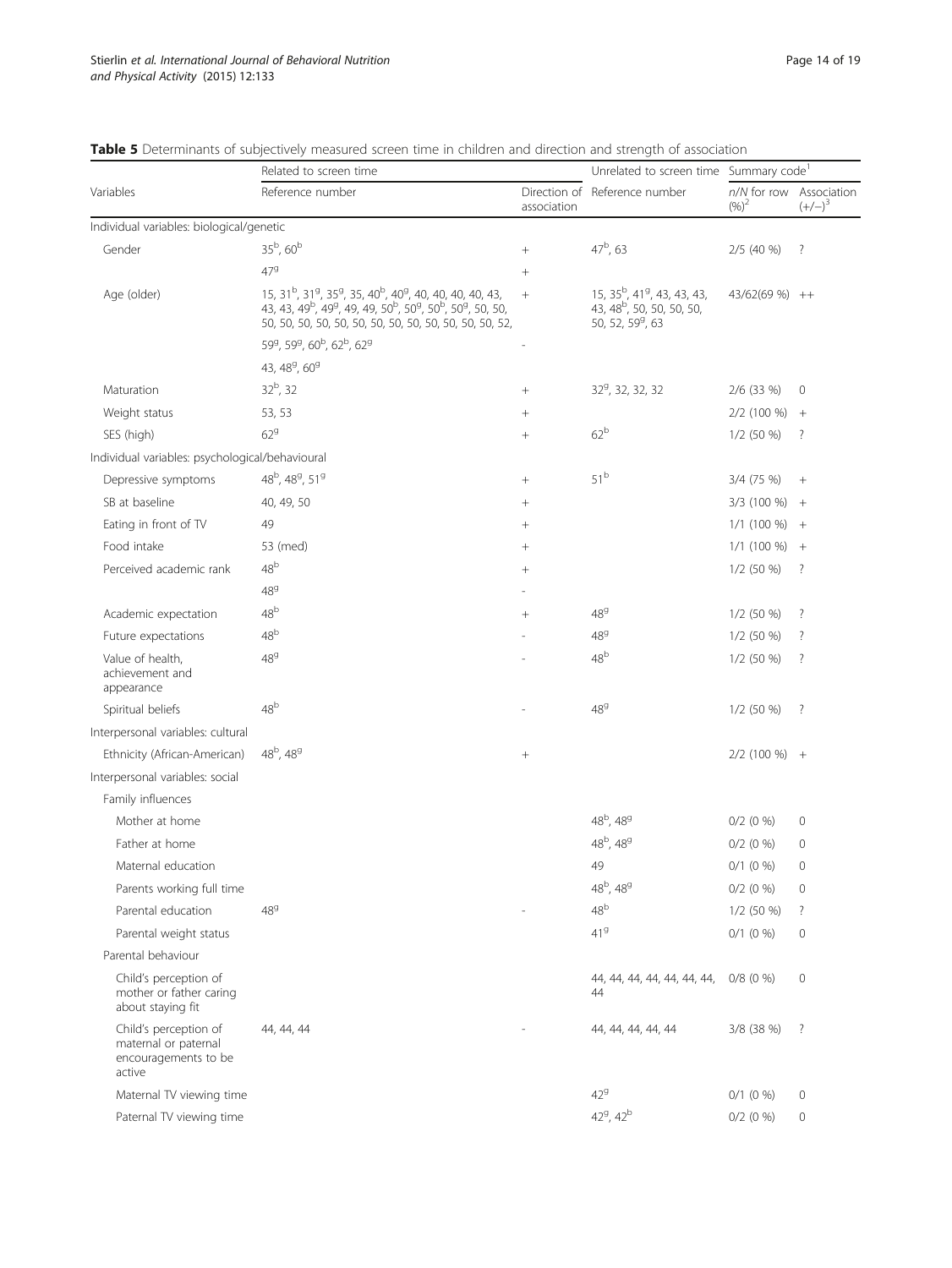| Table 5 Determinants of subjectively measured screen time in children and direction and strength of association (Continued) |  |
|-----------------------------------------------------------------------------------------------------------------------------|--|
|-----------------------------------------------------------------------------------------------------------------------------|--|

| Parents' use of TV as<br>recreation                                                                 |                          |                 | $42^9$                      | $0/1$ (0 %)     | $\circ$            |
|-----------------------------------------------------------------------------------------------------|--------------------------|-----------------|-----------------------------|-----------------|--------------------|
| Number of TV-related par- 42 <sup>9</sup><br>enting risk factors (e.g.<br>high maternal TV viewing) |                          | $^{+}$          |                             | $1/1$ (100 %) + |                    |
| Family behaviour                                                                                    |                          |                 |                             |                 |                    |
| Watching TV as a family                                                                             | $42^9$                   |                 |                             | $1/1$ (100 %) + |                    |
| Rules and restrictions                                                                              |                          |                 |                             |                 |                    |
| Maternal authority                                                                                  | 48 <sup>9</sup>          |                 | 48 <sup>b</sup>             | 1/2 (50 %)      | ?                  |
| Paternal authority                                                                                  |                          |                 | $48^{\rm b}$ , $48^{\rm g}$ | $0/2$ (0 %)     | $\mathbf 0$        |
| Parental perceptions                                                                                |                          |                 |                             |                 |                    |
| Parents believe there is a<br>high crime rate in their<br>neighbourhood                             |                          |                 | 52, 52                      | $0/2$ (0 %)     | $\mathbf 0$        |
| Parents consider stranger<br>danger to be a concern                                                 |                          |                 | 52, 52                      | $0/2$ (0 %)     | $\mathbf 0$        |
| Social network                                                                                      |                          |                 |                             |                 |                    |
| Social network score                                                                                |                          |                 | 52, 52                      | $0/2$ (0 %)     | $\mathbf 0$        |
| Social trust and cohesion<br>score                                                                  |                          |                 | 52, 52                      | $0/2$ (0 %)     | $\mathbf 0$        |
| Environmental variables: micro                                                                      |                          |                 |                             |                 |                    |
| Home                                                                                                |                          |                 |                             |                 |                    |
| Number of TVs at home                                                                               |                          |                 | 49                          | $0/1$ (0 %)     | $\mathbf 0$        |
| Video cassette recorder at<br>home                                                                  |                          |                 | 49                          | $0/1$ (0 %)     | 0                  |
| Active games instead of<br>traditional electronic<br>games                                          | 56, 56                   |                 | 56, 56                      | 2/4 (50 %)      | $\overline{\cdot}$ |
| Removal of traditional<br>electronic games                                                          | 56, 56                   |                 | 56, 56                      | 2/4 (50 %)      | $\overline{?}$     |
| Electronic equipment in<br>the bedroom                                                              |                          |                 | 38, 38                      | $0/2$ (0 %)     | $\mathbf 0$        |
| Computer in the<br>bedroom                                                                          | 38                       |                 | 38, 38                      | 1/3 (33 %)      | $\mathbf 0$        |
| TV in the bedroom                                                                                   | 31 <sup>b</sup> , 38, 49 | $\! + \!\!\!\!$ | 31 <sup>9</sup> , 38, 38    | 3/6 (50 %)      | $\overline{\cdot}$ |
| Neighbourhood                                                                                       |                          |                 |                             |                 |                    |
| Living in a cul-de-sac                                                                              | 52                       |                 | 52                          | 1/2 (50 %)      | ?                  |
| Parents are satisfied with<br>quality of parks and<br>playgrounds in their<br>neighbourhood         | 52                       |                 | 52                          | 1/2 (50 %)      | ?                  |
| Distance to closest public<br>open space from home                                                  |                          |                 | 52, 52                      | $0/2$ (0 %)     | $\mathbf 0$        |
| Closest park: area of<br>closest park to home                                                       |                          |                 | 52, 52                      | $0/2$ (0 %)     | 0                  |
| Closest park: number of<br>recreational facilities                                                  |                          |                 | 52, 52                      | $0/2$ (0 %)     | $\mathbf 0$        |
| Closest park: number of<br>playgrounds                                                              |                          |                 | 52, 52                      | $0/2$ (0 %)     | $\mathbf 0$        |
| Closest park: number of<br>amenities                                                                |                          |                 | 52, 52                      | $0/2$ (0 %)     | 0                  |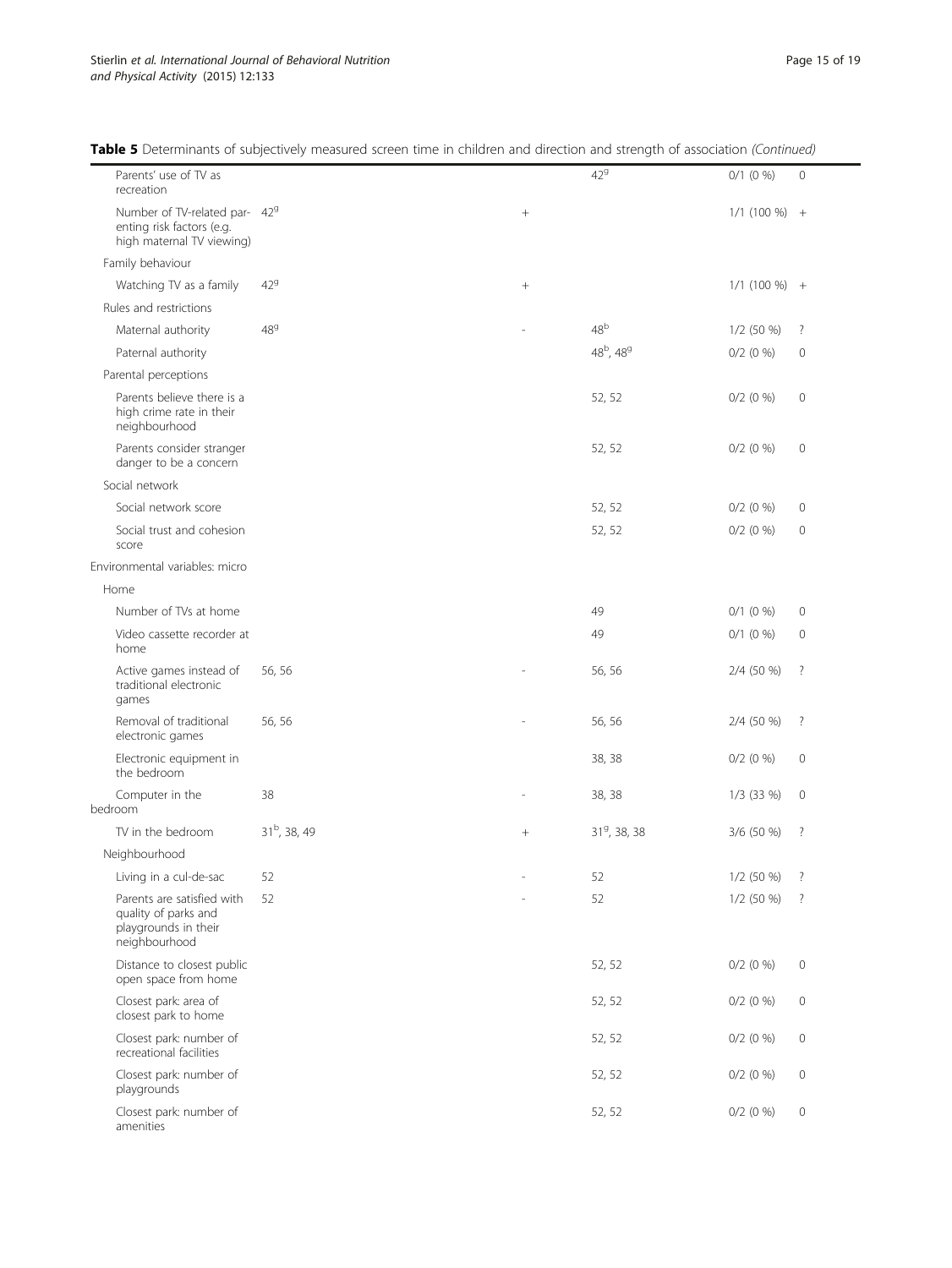| Closest park: walking<br>paths          | 52                                                                 | $^{+}$ | 52     | $1/2(50\%)$    | $\frac{1}{2}$ |
|-----------------------------------------|--------------------------------------------------------------------|--------|--------|----------------|---------------|
| Closest park: cycling paths             |                                                                    |        | 52, 52 | $0/2$ (0 %)    | $\mathbf{0}$  |
| Closest park: lighting<br>along paths   |                                                                    |        | 52, 52 | $0/2$ (0 %)    | $\mathbf{0}$  |
| Closest park: trees<br>providing shade  |                                                                    |        | 52, 52 | $0/2$ (0 %)    | $\mathbf{0}$  |
| Closest park: water feature             |                                                                    |        | 52, 52 | $0/2$ (0 %)    | $\mathbf 0$   |
| Closest park: signage<br>regarding dogs |                                                                    |        | 52, 52 | $0/2$ (0 %)    | $\mathbf{0}$  |
| Time                                    |                                                                    |        |        |                |               |
| Time (year)                             | 43, 43, 61 <sup>b</sup> , 61 <sup>9</sup> , 61, 61, 61, 61, 61, 61 | $^{+}$ | 43, 43 | 10/12<br>(83%) | $+$           |

SB sedentary behaviour, SES socio-economic status

<sup>1</sup>Summary code is an overall summary of the findings for each variable separately

 $^2$ n = Number of analyses that support the direction of the association; N = number of analyses that have investigated and reported on possible associations between the variable and sedentary behaviour

<sup>3</sup>Shows the direction of the individual/summary association

Subgroup analyses: <sup>b</sup>only in boys; <sup>g</sup>only in girls; other subgroup analyses are listed but are not specified

then targeted. However, since looking at "contextual" indicators of SB (such as screen time) often gives useful information regarding potential preventive strategies, future studies should look at both outcomes.

All three studies examining tracking of screen time found that baseline assessment of screen time was significantly associated with screen time at follow-up [\[40, 49, 50\]](#page-18-0). Also the review of Biddle et al. (2010) showed that there is evidence for tracking of children's SB from childhood into adolescence and adulthood [\[65\]](#page-18-0). Therefore, intervening in early age may be an effective strategy [\[66\]](#page-18-0). Future interventions aimed at decreasing sedentary behaviours should target young children before sedentary behaviours become entrenched into living habits. However, preventive interventions should be considered at all ages since it may still be possible to change behaviours at later ages. Furthermore, the lack of studies in this review investigating determinants of SB in toddlers and pre-schoolers [[63](#page-18-0)], should be noted.

The majority of the identified determinants of both total SB and screen time, were found at the individual level of the socio-ecological model [[20](#page-17-0)] (e.g., age, maturation, weight status, SES). The review by Uijtdewilligen et al. (2011) which at first found insufficient evidence for determinants of sedentary behaviour, only found strong evidence for a positive association between BMI and child sedentary behaviour after conducting a sensitivity test (taking into account the high quality studies twice and low quality studies once) [\[21](#page-17-0)]. However, it is difficult or even not possible to modify these individual determinants. Therefore, when developing interventions to reduce SB, differences in age, maturation, weight status and SES should be kept in mind.

In relation to environmental determinants, it firstly has to be acknowledged that although some studies examined a very large number of neighbourhood and school variables [\[34](#page-18-0), [39, 45, 52\]](#page-18-0), hardly any were found to be associated with total SB or screen time. However, the home and the school environment are important settings in which children and adolescents spend most of their waking time. In the home environment, there was no evidence for an association between the number of TVs and having a TV in the bedroom with screen time although this might be due to the fact that recently in many households mobile phones or tablets became an important alternative to TV screens. However, there was evidence for a positive association between eating in front of TV with more screen time. This phenomenon, called 'constant television households', which means that the TV is on during meals, promotes more overall children's TV watching and could be an important target to decrease screen time [[67](#page-18-0)].

The results from one study included in this review suggest that at the school level, lowering the playground density could be an effective intervention for decreasing children's sedentary time [\[37](#page-18-0)]. Although the consistent intervention effects were rather small, decreasing the playground density by splitting up the recesses of different groups of children and decreasing the number of children sharing the playground, could be effective in a larger multi-component school-based intervention to decrease sedentary time. Since this simple and sustainable strategy is free of costs, requires no teacher training or alterations to the facilities, and does not put extra pressure on the curriculum, it merits further attention in improving sedentary levels in both younger and older children.

Counter-intuitively, one study showed a consistent association between availability of play and sports equipment with higher total SB [\[34\]](#page-18-0). However, it should be noted that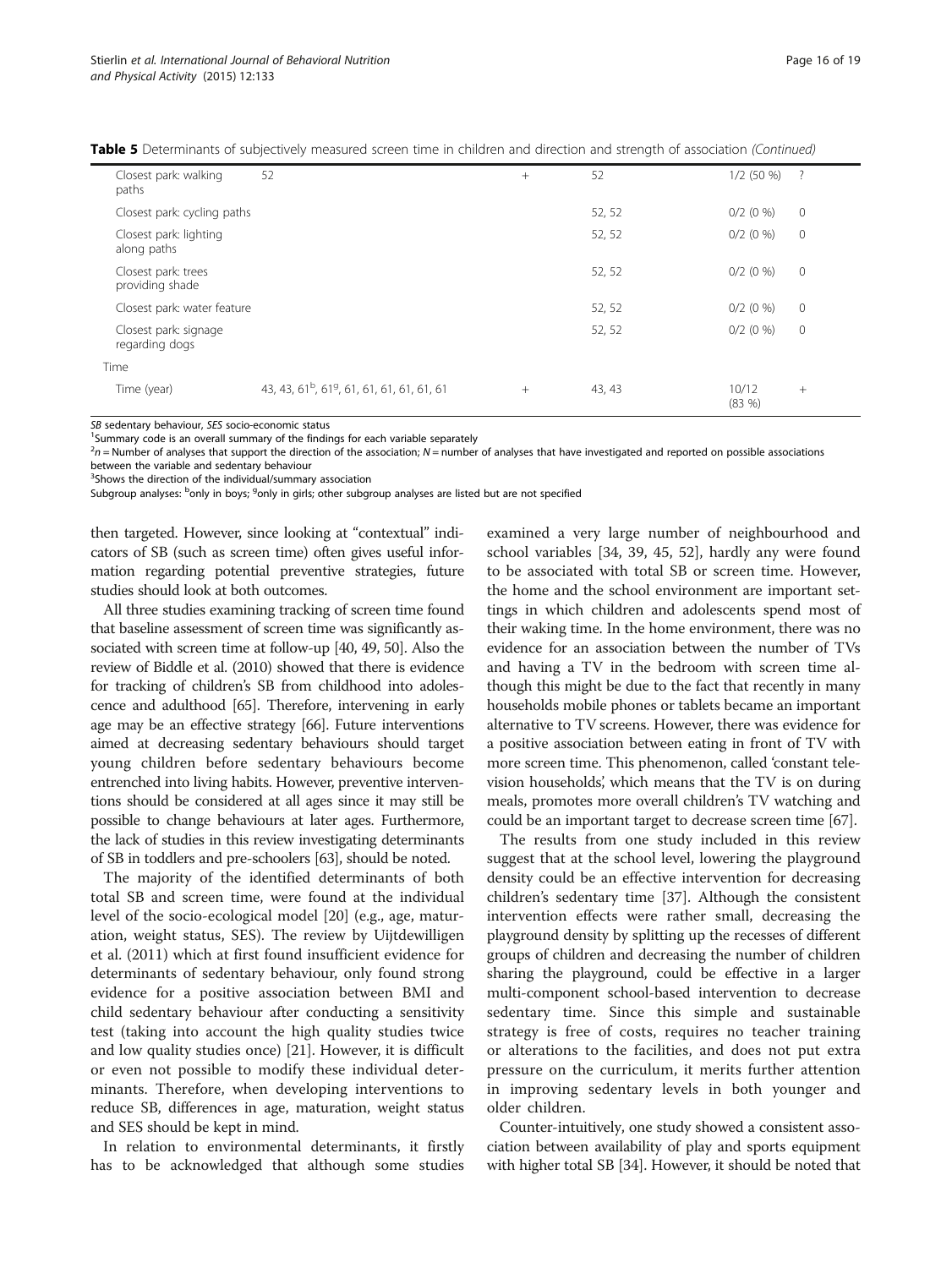<span id="page-16-0"></span>there was no distinction between different kinds of equipment. Different kinds of equipment might stimulate youth to be more active (e.g. availability of balls) but it might induce more SB in other children because children who use this equipment may dominate the playground which can cause the other children perceiving the environment as more dangerous or too crowded to play safely.

In addition, it might be possible that there is too much equipment available at the school, which makes it a burden for youth to use. A further possibility might be that the equipment is heavy or too complex and requires expertise and organisation to use. Finally, some play or sports equipment might also stimulate SB, for example the provision of little toys to use in the sandbox. Therefore, in order to reduce SB it may be important to give careful consideration to the specific play and sports equipment provided. Older children might not be challenged by play equipment which is meant for younger children [[68\]](#page-18-0) or vice versa. It might also be advisable to create certain zones for ball games.

The results of the current systematic review suggest that if there are safe places to cross roads near the school and a crossing guard is present, less SB in children is noticed [[34\]](#page-18-0). Safety is known to be the main factor for the decision making in transport mode in youth [\[69, 70\]](#page-18-0). Consequently, it can be assumed that safe cross roads cause less passive transport to school (e.g., by car, by bus). This underlines the importance of traffic safety issues near the school (e.g., design and accessibility of safe places to cross roads near schools, the provision of crossing guards).

Finally, some policy determinants showed a consistent association with total SB. These determinants are mainly found at the school policy level (e.g., hours of physical education, duration of morning break (>15 min) and lunch break). More hours of physical education induced higher levels of total SB in primary schoolchildren. A possible explanation might be the fact that children might be more tired after a physical education lesson, and thus compensate for example during recess [\[71\]](#page-18-0). Furthermore, other studies in secondary schools already found that physical education lesson are largely sedentary [\[72](#page-18-0)–[75](#page-18-0)]. As school environment and school policy were identified as important determinants of SB, in school principals and teachers, the awareness of the importance of decreasing children's SB should be raised.

# Strengths and limitations

A first strength of this systematic review is that the included studies comprised a wide range of sample sizes. However, a median sample size of 759 participants across the included studies, strengthens the generalizability of our results. A second strength is the use of a high quality standardized protocol and data-extraction process. The

evidence from the included studies seems trustworthy as it generally comes from high quality studies (median: 82 %). However, the level of evidence may be somewhat affected by study methodology. For example, in the younger age groups (toddlers and pre-schoolers and primary schoolchildren), proxy reported questionnaires were sometimes used to assess children's SB as young children cannot self-report on their levels of SB because of their cognitive limitations. Therefore, parents often report on their child's SB but recalling young children's SB might be difficult for them [\[76\]](#page-18-0). For older children like adolescents, sometimes self-report questionnaires were used, which may have led to social desirability bias.

Furthermore, the used quality assessment tool did not assess losses of follow-up. Another limitation is that the systematic literature search was conducted one year ago so as a result more recently published studies were not included in this review. Finally, in the current review multi-component interventions were excluded. However, significant associations found in the included singlecomponent interventions, enable researchers to specifically focus on those determinants in future interventions.

### Conclusions

In conclusion, while the research on SB has only recently emerged, results of this systematic literature review show that several longitudinal studies have been carried out looking into the determinants of SB in youth. Not only individual but also interpersonal, environmental and policy determinants according to socioecological models have been studied. As SB tends to increase with age, interventions should start in young children. Furthermore, there is consistent evidence for weight status and baseline assessment of screen time being positively associated with screen time (at follow-up). A higher playground density and a higher availability of play and sports equipment at school, were consistently related to an increased total SB. Evidence was also reported for the presence of safe places to cross roads and lengthening morning and lunch breaks being associated with less total SB. However, most factors were examined in only one or two studies and few studies examined a comprehensive set of factors at different levels of influences. Furthermore, the inconclusive results of the present review highlight the need for more longitudinal research and well-designed randomized controlled experiments.

# Additional files

[Additional file 1:](http://www.ijbnpa.org/content/supplementary/s12966-015-0291-4-s1.docx) Details of search strategy: Four main elements of the search and complete list of search terms. (DOCX 15 kb) [Additional file 2:](http://www.ijbnpa.org/content/supplementary/s12966-015-0291-4-s2.docx) Quality Assessment of quantitative studies. (DOCX 15 kb)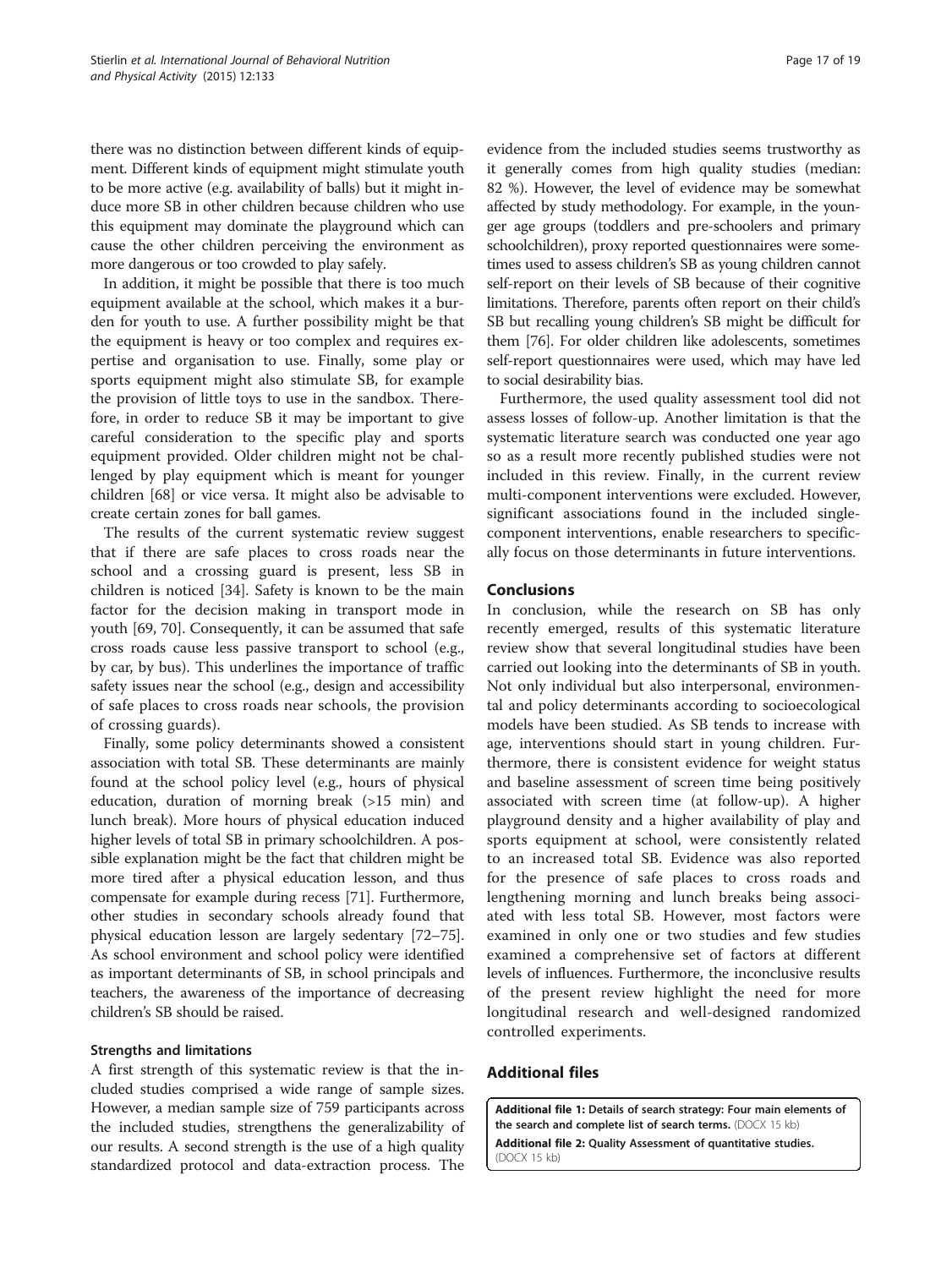### <span id="page-17-0"></span>Abbreviations

CPM: Counts per minute; DEDIPAC: DEterminants of DIet and Physical ACtivity; SB: Sedentary behaviour; SES: Socioeconomic status.

### Competing interests

The authors declare that they have no competing interests.

#### Authors' contributions

AS, SdL, GC, SC and MdC conceptualized and designed the study. AS, SdL, BH, AK, GOD and MdC extracted the data. All authors contributed to the writing of the manuscript. All authors read and approved the final manuscript.

### Authors' information

AS and SdL are joint first author.

### Acknowledgments

The preparation of this paper was supported by the DEterminants of DIet and Physical ACtivity (DEDIPAC) knowledge hub. This work is supported by the Joint Programming Initiative 'Healthy Diet for a Healthy Life'. The funding agencies supporting this work are (on alphabetical order of participating Member State): Belgium: Research Foundation – Flanders; France: Institut National de la Recherche Agronomique (INRA); Germany: Federal Ministry of Education and Research (BMBF); Ireland: The Health Research Board (HRB); The United Kingdom: The Medical Research Council (MRC). Sara De Lepeleere is a recipient of a PhD-scholarship from the Flemish Agency for Care and Health (B/12732/01) and is supported by the Research Foundation Flanders (FWO) (FWO14/ASP/066). Marieke De Craemer is supported by the Research Foundation Flanders (FWO) (FWO.OPR.2013.0366.01).

### Author details

<sup>1</sup>Institute of Epidemiology and Medical Biometry, Ulm University, Ulm, Germany. <sup>2</sup>Section Health Economics and Health Services Research, Department of Psychiatry II, Ulm University, Bezirkskrankenhaus Günzburg, Ulm, Germany. <sup>3</sup>Department of Movement and Sports Sciences, Ghent University, Ghent, Belgium. <sup>4</sup>Univ Paris Descartes, UMRS 1153, F-94807 Villejuif, France. <sup>5</sup>Division of Sports and Rehabilitation Medicine, Department of Medicine II, Ulm University, Ulm, Germany. <sup>6</sup>Sport and Exercise Sciences Research Institute, University of Ulster, Northern Ireland, UK. <sup>7</sup>Centre for Preventive Medicine, Dublin City University, Dublin, Ireland. <sup>8</sup>Institute of Applied Health Research, School of Health and Life Science, Glasgow Caledonian University, Glasgow, Scotland, UK. <sup>9</sup>Inserm U1153, ORCHARD, Centre de Recherche Epidémiologie et Statistique Sorbonne Paris Cité (CRESS), Villejuif F-94807, France.

# Received: 11 April 2015 Accepted: 25 September 2015<br>Published online: 09 October 2015

#### References

- 1. Chinapaw M, Altenburg T, Brug J. Sedentary behaviour and health in children - evaluating the evidence. Prev Med. 2015;70:1–2.
- 2. Carrel AL, Clark RR, Peterson SE, Nemeth BA, Sullivan J, Allen DB. Improvement of fitness, body composition, and insulin sensitivity in overweight children in a school-based exercise program: a randomized, controlled study. Arch Pediatr Adolesc Med. 2005;159:963–8.
- 3. Gortmaker SL, Peterson K, Wiecha J, Sobol AM, Dixit S, Fox MK, et al. Reducing obesity via a school-based interdisciplinary intervention among youth: Planet Health. Arch Pediatr Adolesc Med. 1999;153:409–18.
- 4. Robinson TN. Reducing children's television viewing to prevent obesity: a randomized controlled trial. JAMA. 1999;282:1561–7.
- 5. Chinapaw MJ, Proper KI, Brug J, van Mechelen W, Singh AS. Relationship between young peoples' sedentary behaviour and biomedical health indicators: a systematic review of prospective studies. Obes Rev. 2011;12:e621–32.
- Tremblay MS, LeBlanc AG, Kho ME, Saunders TJ, Larouche R, Colley RC, et al. Systematic review of sedentary behaviour and health indicators in schoolaged children and youth. Int J Behav Nutr Phys Act. 2011;8:98.
- 7. Ekelund U, Luan J, Sherar LB, Esliger DW, Griew P, Cooper A. Moderate to vigorous physical activity and sedentary time and cardiometabolic risk factors in children and adolescents. JAMA. 2012;307:704–12.
- Herman KM, Hopman WM, Sabiston CM. Physical activity, screen time and self-rated health and mental health in Canadian adolescents. Prev Med. 2015;73C:112–6.
- 9. Gracia-Marco L, Rey-Lopez JP, Santaliestra-Pasias AM, Jimenez-Pavon D, Diaz LE, Moreno LA, et al. Sedentary behaviours and its association with bone mass in adolescents: the HELENA Cross-Sectional Study. BMC Public Health. 2012;12:971.
- 10. Chastin SF, Mandrichenko O, Skelton DA. The frequency of osteogenic activities and the pattern of intermittence between periods of physical activity and sedentary behaviour affects bone mineral content: the crosssectional NHANES study. BMC Public Health. 2014;14:4.
- 11. Verloigne M, Van LW, Maes L, Yildirim M, Chinapaw M, Manios Y, et al. Self-reported TV and computer time do not represent accelerometer-derived total sedentary time in 10 to 12-year-olds. Eur J Pub Health. 2013;23:30–2.
- 12. Brug J, van Stralen MM, Te Velde SJ, Chinapaw MJ, De Bourdeaudhuij I, Lien N, et al. Differences in Weight Status and Energy-Balance Related Behaviors among Schoolchildren across Europe: The ENERGY-Project. PLoS One. 2012;7:e34742.
- 13. Tremblay MS, LeBlanc AG, Janssen I, Kho ME, Hicks A, Murumets K, et al. Canadian sedentary behaviour guidelines for children and youth. Appl Physiol Nutr Metab. 2011;36:59–64.
- 14. Salmon J, Tremblay MS, Marshall SJ, Hume C. Health risks, correlates, and interventions to reduce sedentary behavior in young people. Am J Prev Med. 2011;41:197–206.
- 15. Janz KF, Burns TL, Levy SM. Tracking of activity and sedentary behaviors in childhood: the Iowa Bone Development Study. Am J Prev Med. 2005;29:171–8.
- 16. Hirvensalo M, Lintunen T. Life-course perspective for physical activity and sports participation. Eur Rev Aging Phys Act. 2011;8:13–22.
- 17. Owen N, Sugiyama T, Eakin EE, Gardiner PA, Tremblay MS, Sallis JF. Adults' sedentary behavior determinants and interventions. Am J Prev Med. 2011;41:189–96.
- 18. van Sluijs EM, McMinn AM, Griffin SJ. Effectiveness of interventions to promote physical activity in children and adolescents: systematic review of controlled trials. BMJ. 2007;335:703.
- 19. van Sluijs EM, Kriemler S, McMinn AM. The effect of community and family interventions on young people's physical activity levels: a review of reviews and updated systematic review. Br J Sports Med. 2011;45:914–22.
- 20. Sallis JF, Owen N, Fisher EB. Ecological models of health behavior. In: Glanz K, Rimer BK, Viswanath K, editors. Health behavior and health education. Theory, research, and practice. 4th ed. San Francisco, CA: Jossey-Bass; 2008. p. 465–86.
- 21. Uijtdewilligen L, Nauta J, Singh AS, van Mechelen W, Twisk JW, van der Horst K, et al. Determinants of physical activity and sedentary behaviour in young people: a review and quality synthesis of prospective studies. Br J Sports Med. 2011;45:896–905.
- 22. Lakerveld J, van der Ploeg HP, Kroeze W, Ahrens W, Allais O, Andersen LF, et al. Towards the integration and development of a cross-European research network and infrastructure: the DEterminants of DIet and Physical ACtivity (DEDIPAC) Knowledge Hub. Int J Behav Nutr Phys Act. 2014;11:143.
- 23. Bauman AE, Sallis JF, Dzewaltowski DA, Owen N. Toward a better understanding of the influences on physical activity: the role of determinants, correlates, causal variables, mediators, moderators, and confounders. Am J Prev Med. 2002;23:5–14.
- 24. Treuth MS, Schmitz K, Catellier DJ, McMurray RG, Murray DM, Almeida MJ, et al. Defining accelerometer thresholds for activity intensities in adolescent girls. Med Sci Sports Exerc. 2004;36:1259–66.
- 25. Centre for Reviews and Dissemination: Systematic Reviews: CRD's guidance for undertaking systematic reviews in health care. York: CRD, University of York; 2009.
- 26. Sallis JF, Prochaska JJ, Taylor WC. A review of correlates of physical activity of children and adolescents. Med Sci Sports Exerc. 2000;32:963–75.
- 27. Kmet L, Lee RC, Cook LS. Standard quality assessment criteria for evaluating primary research papers from a variety of fields. Institute of Health Economics 2004;1–31.
- 28. Hjorth MF, Chaput JP, Ritz C, Dalskov SM, Andersen R, Astrup A, et al. Fatness predicts decreased physical activity and increased sedentary time, but not vice versa: support from a longitudinal study in 8- to 11-year-old children. Int J Obes (Lond). 2014;38:959–65.
- 29. Ridgway CL, Brage S, Sharp SJ, Corder K, Westgate KL, van Sluijs EM, et al. Does birth weight influence physical activity in youth? A combined analysis of four studies using objectively measured physical activity. PLoS One. 2011;6:e16125.